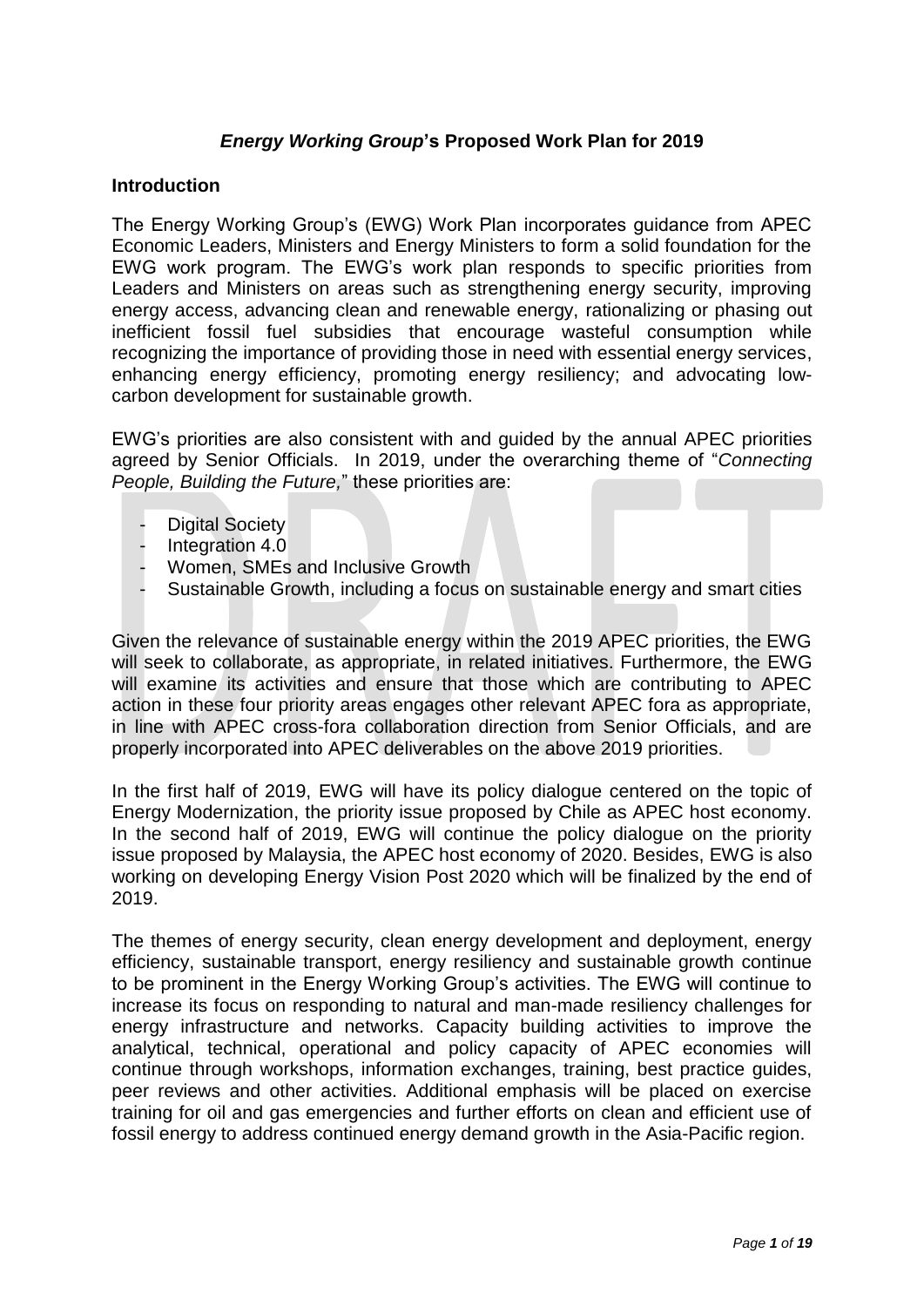As the basis of energy policy discussion among Energy Ministers as well as within EWG, the Asia Pacific Energy Research Centre (APERC) has been preparing the APEC Energy Demand and Supply Outlook every 3 years. The latest version is the 6th edition published in May 2016 and the next 7th edition is in progress towards its scheduled publication in May 2019. APERC will continue to carry out the annual publication of the APEC Energy Statistics and the APEC Energy Handbook under the guidance of the Expert Group on Energy Data and Analysis (EGEDA). These data are used to track the EWG energy intensity reduction and renewable share doubling goals.

### **1. Expected Outcomes/Deliverables for 2019**

The EWG's work plan is responsive to specific priorities from Leaders and Ministers on areas such as promoting energy security and energy access, developing clean and renewable energy, cleaner use of fossil fuels, rationalizing or phasing out inefficient fossil fuel subsidies, enhancing energy efficiency, and low-carbon development for sustainable growth. In addition, at the direction of EMM 12, the EWG established a new Task Force on Energy Resiliency that will take the lead in developing projects and interacting with other APEC fora, such as the Emergency Preparedness Working Group, on related issues. For a full list of all APEC itemized work plans currently under EWG as of January 2019 please see "2. Itemized Work Plans for 2019". Further projects are anticipated to be added to this list in 2019, both from APEC-funded and self-funded sources.

## **Energy Security**

The EWG will continue working on the Energy Security Initiative (ESI) as the principal mechanism to address energy security challenges in a sustainable manner. Efforts will continue on capacity building in oil and gas emergency response and relevant data collection and activities to address energy supply disruptions. With the assistance of the Asia Pacific Energy Research Centre (APERC), the EWG will undertake activities under the Oil and Gas Security Initiative (OGSI) which has three components: Emergency Exercises, a Network Forum and Newsletter and Security Studies. The OGSI activities are now under the Expert Group on Clean Fossil Energy (EGCFE) meetings under its revised TOR. The ESI also includes: collecting complete, accurate and timely oil and gas data through the APERC Energy Statistics and Training Office (ESTO) and the Joint Organisations Data Initiative (JODI); shortand medium-term capacity building for energy data collection by the EWG's Expert Group on Energy Data and Analysis (EGEDA); enhancing diversity of supply. Members will also continue creating favorable conditions for trade and investment to support a diversified, flexible and integrated natural gas market in the APEC region. APEC economies endeavor to achieve a more secure and safe energy infrastructure and reaffirm the vital importance of achieving and maintaining high levels of nuclear safety, security, and non-proliferation, worldwide.

Expected outcomes and deliverables for 2019 include:

- The 4th OGSE will be held in March 2019 in Santiago, Chile.

-The 5th OGSN Forum will be held 10-12 April 2019 in Sendai City, Japan in conjunction with EGCFE Oil & Gas Meeting.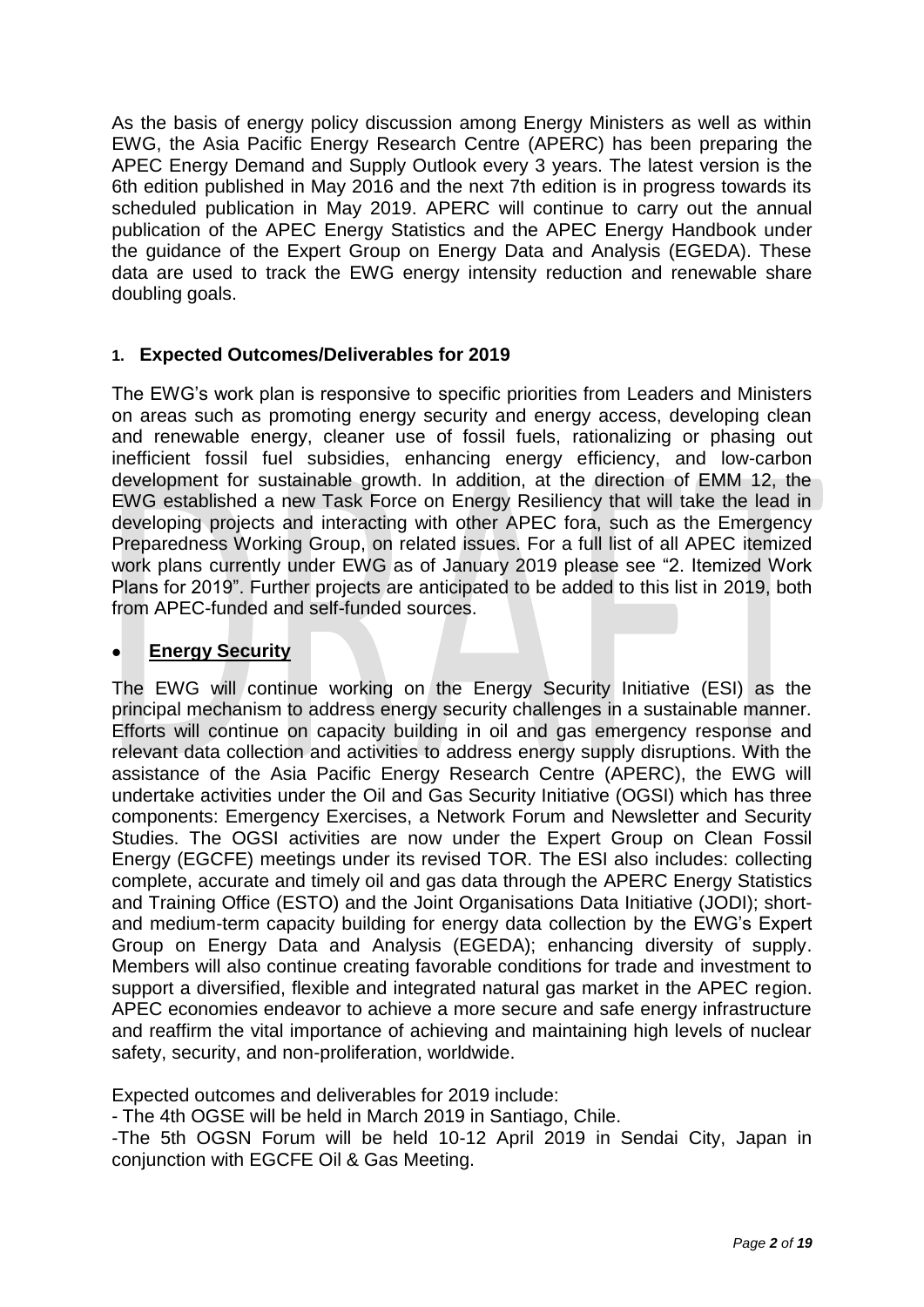-Two studies titled "Emerging energy security risks in changing global energy landscape" and "Small-scale LNG in the Asia-Pacific region" are now underway and will be completed in the first half of 2019.

-An APEC Workshop on Energy and Economic Prosperity (EWG 6 2018A) in Da Nang, Viet Nam in March 2019. This workshop will present available analysis on the changing energy landscape and energy prices on the competitiveness of both consuming and producing economies.

### **Renewable Energy**

For years, the EWG has been working to develop and deploy renewable energy technologies and fuels. APERC will continue to undertake Peer Reviews on Low Carbon Energy Policies (PRLCE) as a major tool to accomplish this objective. The EWG is accelerating efforts on renewable energy to help meet the aspirational goal endorsed by the Leaders' in 2014, i.e. to double the share of renewable energy within APEC's energy mix, including in power generation, by 2030 over a 2010 baseline. The EWG is undertaking and developing projects and activities to promote innovation and technology development, reduce costs and improve sustainability of renewable energy to support this goal for the APEC region as a whole including the development of a roadmap by Expert Group on New and Renewable Energy (EGNRET). The EWG signed an agreement in October 2015 with the International Energy Agency (IEA) to collaborate on clean and renewable energy and other energy issues of mutual interest. The EWG is also in conversations with the International Renewable Energy Agency (IRENA) and the World Energy Council (WEC) on possible joint activities.

Expected outcomes and deliverables for 2019 include:

-The "APEC Workshop on Public Private Partnership for Solar Energy Development" (EWG 12 2018A) in Viet Nam in June 2019. The workshop aims to enhance understanding on the use of PPP to develop solar energy, and provide the opportunities for solar energy experts from APEC member economies, solar energy producers and investors to share information and good practices on using PPP to remove the obstacles and facilitate the development of solar energy.

-The "Distributed Energy Resources Regulation and Rate Design" project seminar (EWG 16 2018A) in September or October 2019 in Chile. The seminar will explore and discuss the regulatory development and experience of the APEC economies, as well as relevant international analysis and experience.

-The "APEC/NARUC Workshop on Supporting Renewable Energy Integration and Energy Efficiency through Effective Regulation" (EWG15 2018S) on 19 March, 2019 in Hong Kong, China. This workshop will engage the EGNRET and EGEE&C to highlight the critical role of energy regulation in driving progress toward meeting renewable energy and energy efficiency goals in APEC member economies and throughout the region as a whole.

-The "Technological Challenges and Opportunities to Supply Flexibility to Electric Systems" project seminar (EWG 15 2018A) in the second semester of 2019 in Chile. Expert speakers and participants will review analysis and the experience of APEC economies regarding the deployment of the latest technological trends aimed to improve the electric system flexibility.

-The "Lessons Learned from Promotion Mechanisms Focused on Boosting Energy Solutions in Remote Areas" project workshop (EWG 17 2018A) in Chile in June 2019.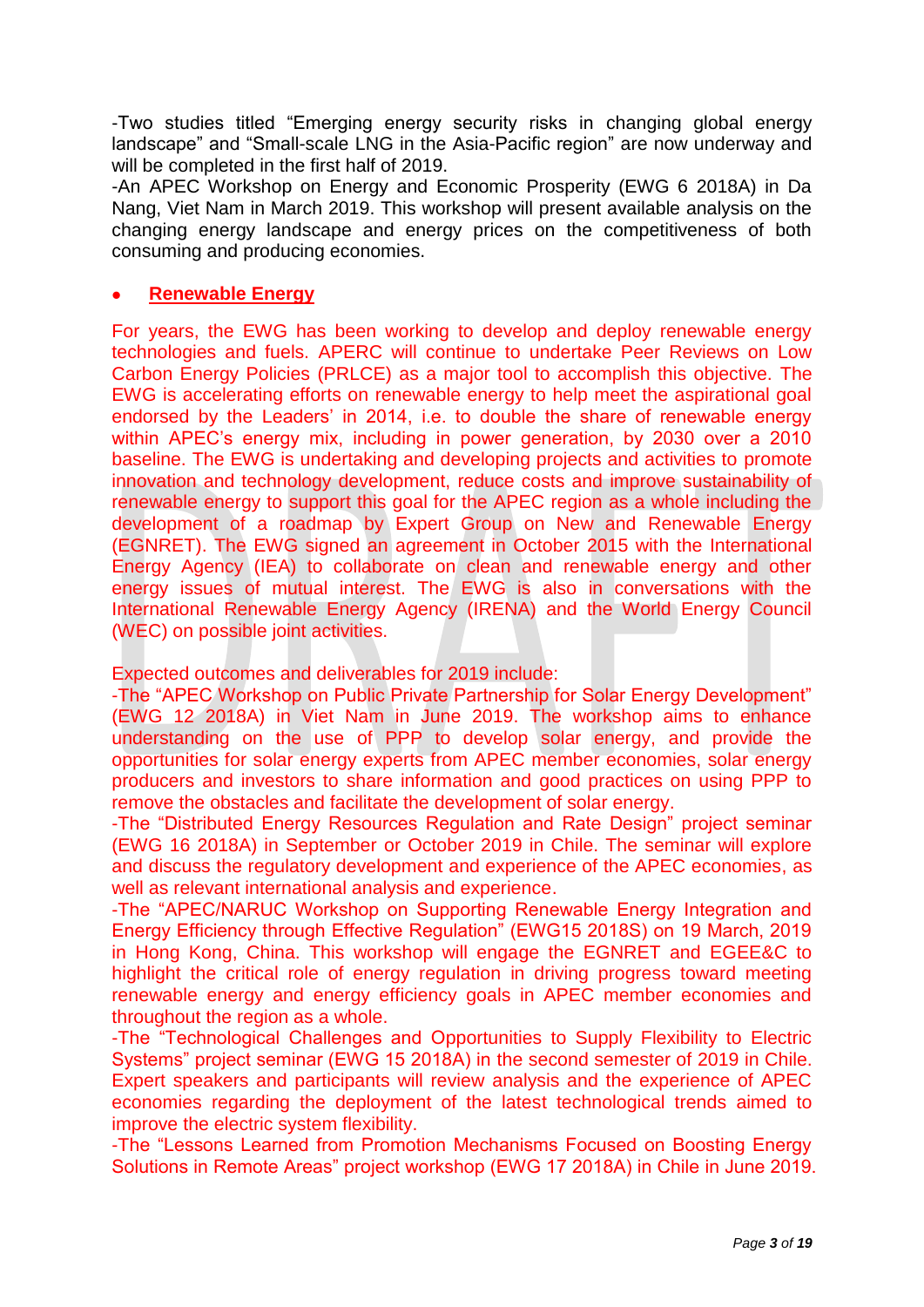## **Energy Efficiency**

The EWG will continue its efforts to enhance energy efficient appliances, equipment, transport, industry, buildings and power grids, and promote more energy efficient communities through the Energy Smart Communities Initiative (ESCI) and related Low-Carbon Model Town (LCMT) Project. The EWG will also continue to build the ESCI Knowledge-Sharing Platform to share best practices and enhance capacity building on low-carbon and efficient energy development. These efforts, along with a broader set of energy efficiency projects, will further progress toward the aspirational goal to reduce APEC's aggregate energy intensity by 45 percent from 2005 levels by 2035 as directed by the APEC Leaders in their meeting in Honolulu in 2011. In this context, the role of the Expert Group on Energy Efficiency and Conservation (EGEE&C) is vital in coordination and reporting. The EWG is working with the International Copper Association (ICA) as well as the International Energy Agency on energy efficiency projects, and is developing coordination with International Partnership for Energy Efficiency Cooperation (IPEEC) on potential cooperative activities.

Expected outcomes and deliverables for 2019 include:

-The 4th EEP Workshop (EWG 2 2018A) will be held alongside the EGEE&C 53 meeting in the first half of 2019. The EEP Workshop provides a capacity building opportunity for APEC members, particularly developing economies, to strengthen their ability to develop robust energy efficiency policy.

-A workshop (EWG 5 2018A) in September 2019 to share information and ideas on areas for harmonizing efficiency testing methods and use of common data sources as a means for aligning energy efficiency regulations with the objective of promoting trade, and longer-term energy efficiency gains.

-The 5th Follow-up PREE (EWG 8 2018A) is expected to be conducted in March 2019 in Peru. The Follow-up PREE is designed to assist a former PREE host economy in implementing the recommendations of the PREE review team.

-Two Energy Efficiency Incentive (EEI) related workshops (EWG 9 2018A). One workshop will be held in conjunction with an APEC Expert Group on Energy Efficiency and Conservation meeting in June to August 2019. The 2nd workshop and trade event in partnership with Australia's Energy Efficiency Council's Energy Efficiency Trade Expo will be held in October 2019.

-An in-person workshop (EWG 10 2018A) for technical training of the "champion" economies, with peer advisors and regional and international experts in June to August 2019. The project will select three APEC island communities and initiate the development of written roadmap in collaboration with the select three APEC economies.

-The APEC Energy Smart Communities Initiative (ESCI) Best Practices Awards Ceremony (EWG 08 2018S) in Chile in October, 2019, associated with EWG 58th meeting. The winners will be invited to the ceremony to present their projects.

### **Clean Fossil Fuels**

In 2015, the Energy Ministers in Cebu, the Philippines, noted that clean energy technologies and traditional energy sources, including cleaner use of fossil fuels are important in addressing energy access challenges. The EWG will continue to pursue efforts to use fossil fuels cleanly and sustainably. The clean use of fossil fuels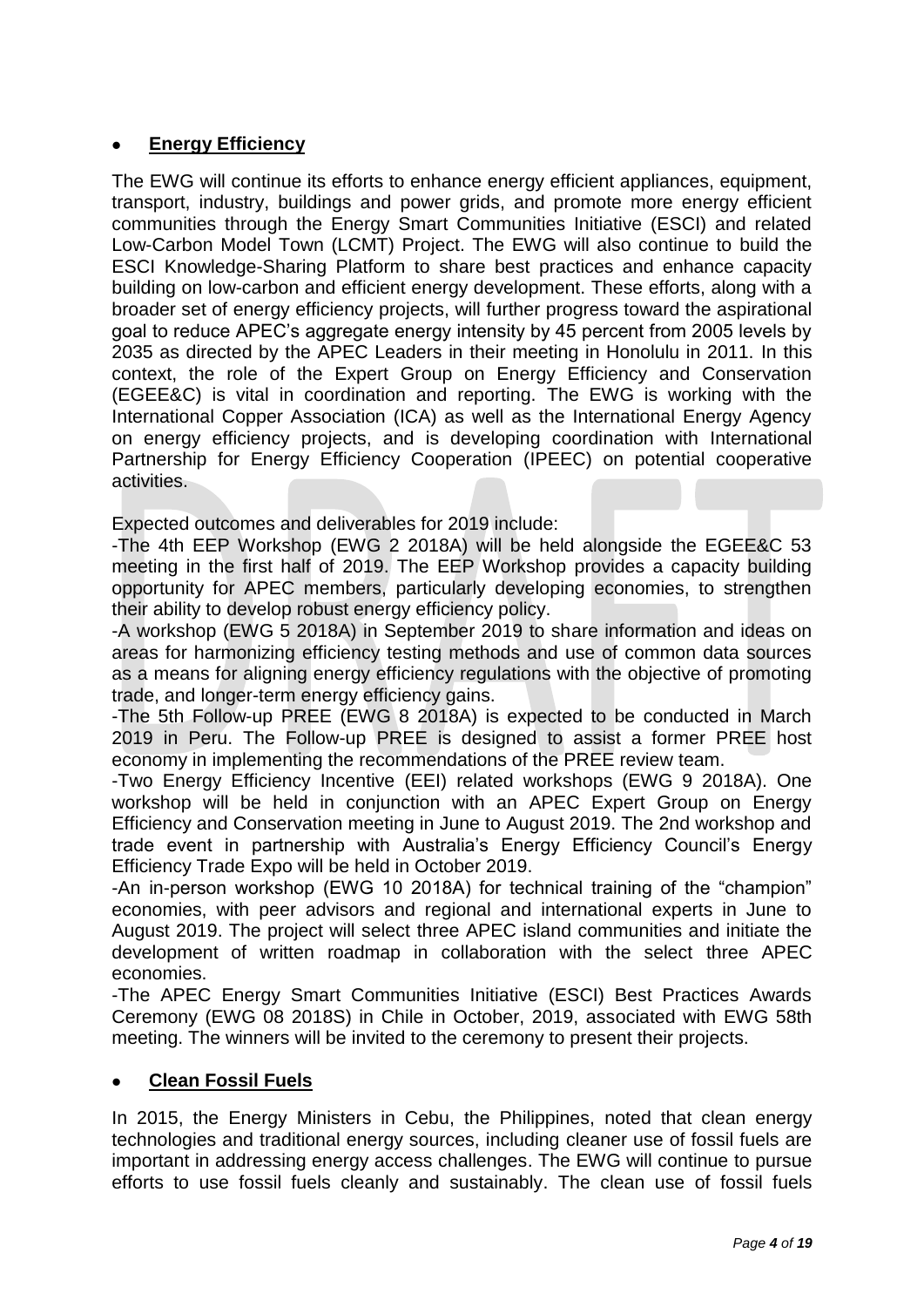through highly efficient electricity generation and industrial use and Carbon Capture Utilization and Storage (CCUS) remain high priorities for many APEC economies as fossil energy will continue to be a large part of the region's energy mix into the foreseeable future. In this context, EGCFE conducts activities focused on the adoption of cleaner fossil fuels, such as natural gas and clean coal technologies, and reducing barriers to their adoption. EGCFE will also deal with security issues including OGSI.

Expected outcomes and deliverables for 2019 include:

- An APEC Regional Workshop on Coal Plant Efficiency (EWG 01 2019S) in late 2019, aiming to share information on technologies and best practices that increase existing power plants' efficiency and reduce their emissions, including the possibility to retrofit with CCUS.

- Best Coal Power and Cogeneration Plant Case Studies (EWG 02 2019S)

on existing, under-construction, and planned high-efficiency, low-emission (HELE) coal-fired power generating units worldwide to highlight recent global advances towards the overall efficiency goals of 50% for electricity generation.

- A training program on Clean Coal Technology and Clean Energy Policy (EWG14 2018S), the details of which is disclosed under the category of Sustainable Energy Technology.

- The 2nd EGCFE Oil & Gas Meeting during 10 to 12 April 2019 in Sendai City, Japan in conjunction with the 5th OGSN Forum.

#### **Low-Carbon Towns**

Responding to the instructions first given by APEC Energy Ministers Meeting (at EMM9 in 2010) "to encourage creation of low-carbon communities in urban development plans, and share best practices for making such communities a reality", EWG members have undertaken joint actions through the Low Carbon Model Town workstream. The project has delivered feasibility studies in 7 cities/towns through different phases: Yujiapu Central Business District (Tianjin, China), which was a green field development from scratch; Samui Island (Thailand), which focussed on rural tourism resort area development issues; Da Nang (Vietnam) which included redevelopment dealing with existing urban districts: San Boria (in Lima, Peru), focussing on residential area issues; Bitung (Indonesia) focussing on industrial city issues; Mandaue City (The Philippines) which included cooperation with neighboring cities to boost sustainabilty, and Krasnoyarsk (Russia) which focused on an inland region with high heating and cooling system demands. As a step forward, the LCMT project is proceeding into a new phase of the dissemination of the "Low Carbon Town", based on the concept and lessons learned from the 7 phases mentioned above, by utilising the Low-Carbon Town Indicator (LCT-I) System for self-evaluation on low-carbon town development. APERC has been the executant of this project.

#### Expected outcomes and deliverables for 2019 include:

- The 3rd LCMT Symposium (EWG 1 2018A) in San Borja, Peru, September 2019. San Boria was the case town for the Feasibility Study and Policy Review in the LCMT Project Phase 4. It is expected that the participants will visit the previous case town and see the progress in their LCT development after the LCMT project implementation.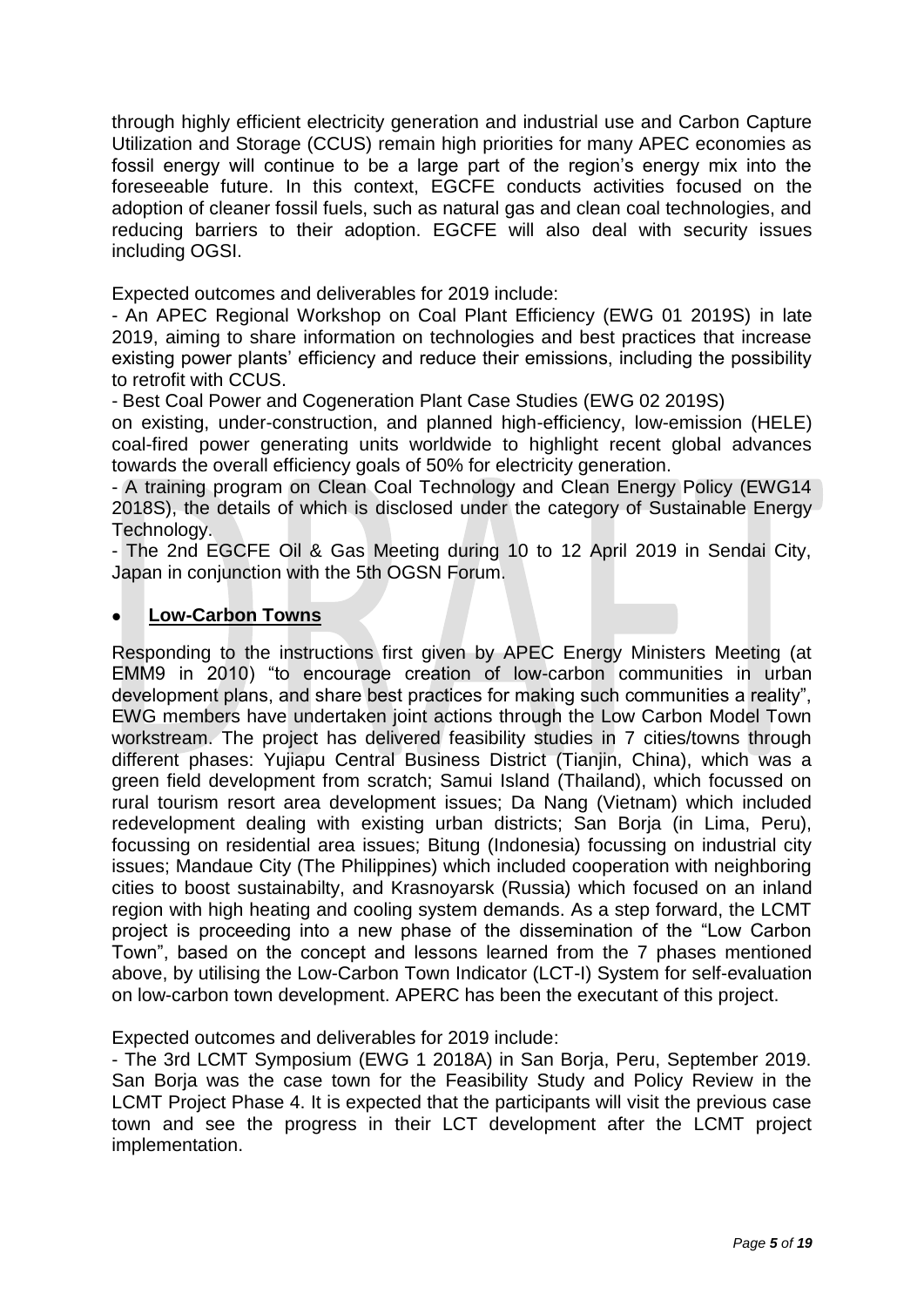-Two "Research on Forms of Low-Carbon Energy System and Best Practices for APEC Sustainable Cities" project seminars (EWG 12 2018S) in March to May, and June to September, 2019. The seminars will focus on the research results and expert opinions.

## **Sustainable Energy technology**

Leaders endorsed in Beijing the establishment of the APEC Sustainable Energy Center (APSEC) in 2014 to facilitate cooperation on sustainable energy development across the APEC region through information exchange, policy dialogue, technology research, development and demonstration, and capacity building on sustainable energy. In 2015, APSEC began operations with initial activities to share best practices on clean coal technologies and to undertake the APEC Cooperation Initiative for Jointly Establishing an Asia-Pacific Urbanization Partnership endorsed by Leaders in 2014. In 2016, encouraged by Ministers, APSEC worked on a roadmap for the implementation of this initiative, organized a workshop on APEC Sustainable Cities, established a cooperative network of sustainable cities (CNSC) in APEC economies, and developed solar-powered emergency shelter solutions (SPESS) as an energy-resilience tool for natural disaster relief. APSEC's five-year plan was endorsed by EWG in 2017, with APEC Sustainable City Development Program (CNSC) & Asia-Pacific Clean Coal (Energy) Technology Transfer (CCT) serving as two pillar programs.

In response to the theme of 2019 and related priorities, APSEC has been and will keep working on cities' sustainable development. As people's living space and application platform for digital and green energy technologies, sustainable cities will ensure better people's connection and living future. By continuously working on the CNSC and CCT pillar programs, APSEC will strive to develop local communities that are energy sustainable and economically vibrant, and where energy production and consumption is environmentally sustainable and efficient, through tasks of high level research to produce APEC publications, flagship events and training activities for capacity building and knowledge sharing, and cooperative networks building for resources integration and intelligent enrichment.

Expected outcomes and deliverables for 2019 include:

- APEC publication "APEC Sustainable Urban Development Report – From Models to Results" as the outcome of the self-funded project (EWG 11 2018S); research report on integrated multi-energy system status and experience sharing in APEC region as the outcome of the self-funded project (EWG 10 2018S); and research on low-carbon energy system forms and best practices for APEC sustainable cities will be carried out and a research report will be the main deliverable for the project (EWG 12 2018S).

-Two flagship events according to the endorsed five year work plan. One is the 4th Workshop on Sustainable Cities, to be held in the margin of EWG57 with the help of host economy, and the other one is the 5th Anniversary Event on Sept.19-21 in Tianiin China:

-Organize training activities to promote ESCI award in China

-Keep inviting new Advisory Board members, and new CNSC Networks members;

-Develop and maintain the information platform including the new website;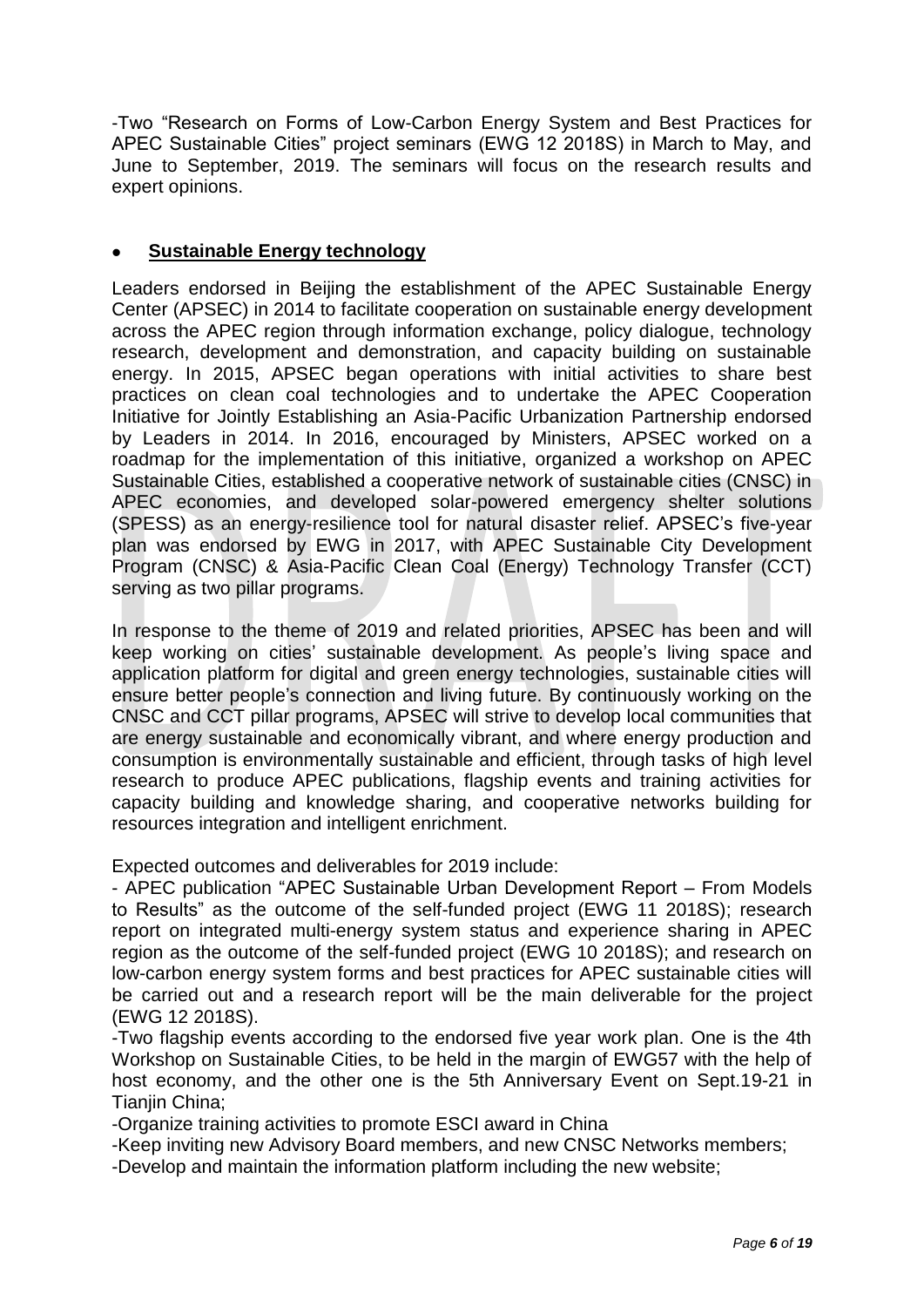-A one-week high-level exchange and training program on Clean Coal Technology and Clean Energy Policy (EWG14 2018S) will be carried out in May 2019, in Ningbo, Zhejiang, China. The main topics will include the development and application of the advanced CCT, China's experience on policy planning, implementation as well as its effects, and information exchange among APEC economies.

# **Energy Resiliency**

During EMM 12, the EWG was instructed to create the Task Force on Energy Resiliency. According to its Terms of Reference (TOR), the objective of the ERTF is to implement the Energy Ministers' instructions to promote energy resiliency in the APEC region anchored on the four strategic priority sub-themes identified in the Cebu Declaration: 1) Disaster-proofing energy infrastructures: 2) Advancing cuttingedge energy efficiency technologies; 3) Promoting community-based clean energy use in energy poverty stricken areas; and 4) Improving energy trade and investment in APEC. In 2019, the Task Force decided four workstreams would be pursued: Grid Resilience; Strengthening Infrastructure; Energy Water-Nexus; Energy Access.

Expected outcomes and deliverables for 2019 include:

-The "APEC Workshop on Integrated Energy-Water Planning and Policy Formulation" (EWG 13 2018A) in July 2019. The workshop will help participants identify risks posed by the energy-water nexus across sectors as well as formulate adaptive measures to address emerging risks and enhance resiliency.

-The "APEC Energy Resilience Smart Grid Workshop" (EWG 09 2018S) in May-June, 2019. The workshop will highlight smart grid technologies, and share tools, techniques, and best practices from U.S. and other APEC member economy's grid modernization efforts.

-The "APEC Workshop on Quality Electric Power Infrastructure Focusing on Waste to Energy" (EWG13 2018S) in January, 2019. The purpose of this workshop is focus on Waste to Energy in the context of "APEC Guideline for Quality Electric Power infrastructure". The workshop intends to enhance the capacity of the APEC members to understand Quality Waste to Energy power plant and improve 3E+S (Energy Security, Economic Efficiency, Environment + Safety) of Waste to Energy in the APEC region.

# **Cross-cutting Issues**

In 2019, the EWG will expand its collaboration to include the Emergency Preparedness Working Group on energy resilience, the Policy Partnership on Science, Technology and Innovation, Automobile Dialogue, and Transportation Working Group on new energy technology, and the Policy Partnership on Women and the Economy to integrate gender in the energy fora.

Expected outcomes and deliverables for 2019 include:

-The "Enhancing Women's Empowerment in Energy Field: Mapping Energy Policies with Gender Perspective" project workshop (EWG 18 2018A) in Taipei, Chinese Taipei in August 2019. Topics may cover existing energy issues with gender perspective, such as the impact of electricity market liberalization on women, or women's role in energy market.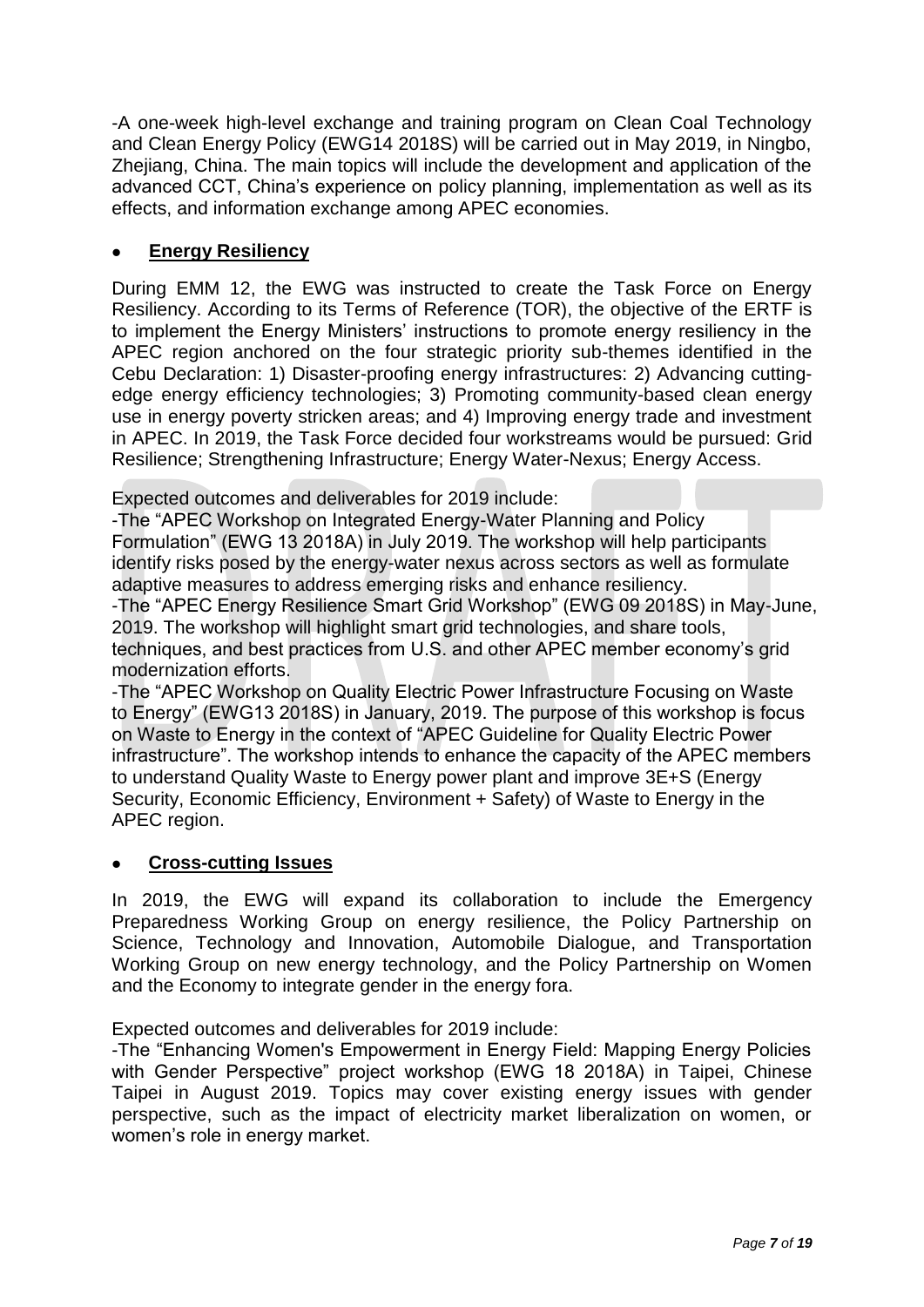#### **2. Itemized Work Plans for 2019**

| <b>Title</b>                                                                                                                   | <b>Summary of Specific Plans</b>                                                                                                                                                                                                                                                                                                                                                                                                                                                                                                | <b>Mandate</b><br>(Leaders/Ministers/SOM/SCE<br>Priorities and Decisions, Strategic<br>Plans and to ABAC recommendations)                                                                                                                                                                                                                                                                                                                                                                                                                                                                                                                                                                                                                                                                                                                                                                                                                         | <b>ECOTECH Priorities</b><br>and/or<br><b>Host Year Priorities</b> | Cross-fora<br>collaboration<br>(within APEC and beyond<br>APEC) |
|--------------------------------------------------------------------------------------------------------------------------------|---------------------------------------------------------------------------------------------------------------------------------------------------------------------------------------------------------------------------------------------------------------------------------------------------------------------------------------------------------------------------------------------------------------------------------------------------------------------------------------------------------------------------------|---------------------------------------------------------------------------------------------------------------------------------------------------------------------------------------------------------------------------------------------------------------------------------------------------------------------------------------------------------------------------------------------------------------------------------------------------------------------------------------------------------------------------------------------------------------------------------------------------------------------------------------------------------------------------------------------------------------------------------------------------------------------------------------------------------------------------------------------------------------------------------------------------------------------------------------------------|--------------------------------------------------------------------|-----------------------------------------------------------------|
| <b>Empowering a Distributed</b><br><b>Energy Resource Future</b><br>through Regulatory and<br>Market Reforms<br>(EWG 11 2017A) | The project requested 12-month extension with new completion<br>date of September 2019. The project plan to host two workshops<br>sequentially over a one-week period, and will summarize<br>outcomes of two workshops. The project final report is expected<br>to be finished in September 2019. The report will summarize<br>results from the gap analysis and key outcomes from project<br>workshops, and also identify action plans and next steps for each<br>select economy through a "regulatory road mapping" exercise. | We reaffirm our aspirational goals to<br>reduce aggregate energy intensity by<br>45 percent by 2035 and double<br>renewable energy in the regional<br>energy mix by 2030.<br>(2016 Leaders' Statement)<br>We reaffirm our commitment towards<br>Leaders' aspirational goals to reduce<br>aggregate energy intensity by 45<br>percent by 2035, to double the share<br>of renewable energy in the APEC<br>energy mix by 2030, and to achieve<br>sustainable and resilient energy<br>development within the Asia-Pacific.<br>(2016 AMM Statement)                                                                                                                                                                                                                                                                                                                                                                                                    | Sustainable Growth,<br>Human Security                              |                                                                 |
| Peer Review on Efficient<br>Power (PREP)<br>(EWG 12 2017A)                                                                     | The project requested 12-month extension with new completion<br>date of December 2019. The project is now In process of<br>awarding contract to WorleyParsons (USA), and seeking two<br>volunteer developing APEC economies to be visited by PPEP<br>Review Team.                                                                                                                                                                                                                                                               | We encourage member economies,<br>where there are difficulties to quickly<br>deploying alternatives to coal, to<br>enhance cooperation in developing<br>and applying clean coal technologies<br>such as highly efficient coal-fired<br>power plants.<br>We instruct the EWG through the<br>EGCFE to promote clean coal<br>technologies, such as Ultra-<br>Supercritical (USC) coal-fired power<br>generation, Integrated Gasification<br>Combined Cycle (IGCC) and Carbon<br>Capture, Utilization, and Storage<br>(CCUS).<br>(2014 EMM Statement)<br>Facilitate joint research and<br>development on clean fossil energy<br>technologies that are adapted to the<br>needs of APEC economies, as well as<br>demonstrate and disseminate<br>appropriate clean fossil energy<br>technologies.<br>Increase understanding of the relevant<br>clean fossil energy technologies<br>including carbon capture, use, and<br>storage (CCUS), promoting their | Sustainable Growth,<br><b>Human Security</b>                       |                                                                 |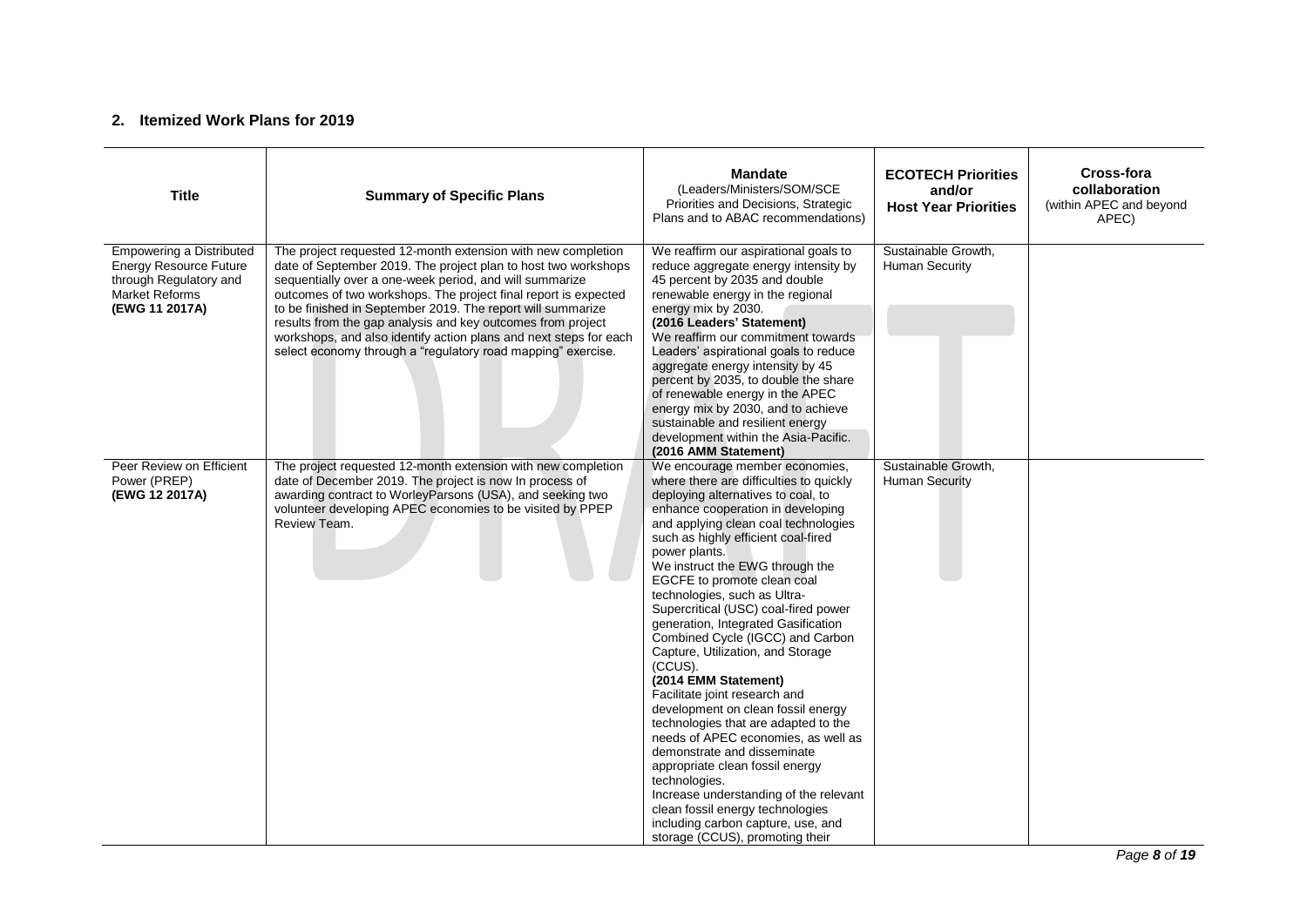| <b>Title</b>                                                                                                                                                   | <b>Summary of Specific Plans</b>                                                                                                                                                                                                                                                                                                                                                                                                                                                                                                                                                                                                                                                                                                                                                                                                                                                                  | <b>Mandate</b><br>(Leaders/Ministers/SOM/SCE<br>Priorities and Decisions, Strategic<br>Plans and to ABAC recommendations)                                                                                                                                                                                                                                                                                                                                                                                                               | <b>ECOTECH Priorities</b><br>and/or<br><b>Host Year Priorities</b> | Cross-fora<br>collaboration<br>(within APEC and beyond<br>APEC)               |
|----------------------------------------------------------------------------------------------------------------------------------------------------------------|---------------------------------------------------------------------------------------------------------------------------------------------------------------------------------------------------------------------------------------------------------------------------------------------------------------------------------------------------------------------------------------------------------------------------------------------------------------------------------------------------------------------------------------------------------------------------------------------------------------------------------------------------------------------------------------------------------------------------------------------------------------------------------------------------------------------------------------------------------------------------------------------------|-----------------------------------------------------------------------------------------------------------------------------------------------------------------------------------------------------------------------------------------------------------------------------------------------------------------------------------------------------------------------------------------------------------------------------------------------------------------------------------------------------------------------------------------|--------------------------------------------------------------------|-------------------------------------------------------------------------------|
|                                                                                                                                                                |                                                                                                                                                                                                                                                                                                                                                                                                                                                                                                                                                                                                                                                                                                                                                                                                                                                                                                   | efficient use, and facilitating access to<br>these technologies by encouraging<br>information exchange.<br>(2015 EMM Statement)                                                                                                                                                                                                                                                                                                                                                                                                         |                                                                    |                                                                               |
| <b>APEC Low-Carbon Model</b><br>Town (LCMT) Project<br>Dissemination Phase 2<br>(EWG 1 2018A)                                                                  | In the LCMT Project Dissemination Phase 2, Feasibility Studies<br>for specific assessment items for the selected LCT-I volunteer<br>towns will be conducted after the 2nd LCMT Symposium. A<br>consultant for conducting Feasibility Studies will be selected by<br>an international open tender in October-November 2018. The<br>expected period for the Feasibility Studies is approximately one<br>year from December 2018 to December 2019. One report for the<br>results of Feasibility Studies for the selected LCT-I volunteer<br>towns will be published as the output.<br>The 3rd LCMT Symposium is planned to be held in San Borja,<br>Peru, which was the case town for the Feasibility Study and<br>Policy Review in the LCMT Project Phase 4, in September 2019<br>(TBC). The nomination for three LCT-I volunteer towns and<br>review experts will start in the first half of 2019. | We encourage ongoing efforts in this<br>direction toward energy efficient and<br>low-carbon development in urban<br>settings, including the implementation<br>of the APEC Low-Carbon Model Town<br>Project, use of green codes and<br>standards for buildings, and the<br>Energy Smart Communities Initiative.<br>(2015 Leaders' Statement)<br>We instruct the LCMT-TF to move the<br>current LCMT Project into the next<br>stage in order to disseminate Low-<br>Carbon Towns in the Asia-Pacific<br>region.<br>(2015 EMM Declaration) | Sustainable Growth,<br>Human Security                              | ISO, UNEP, COP21, IDB,<br><b>WB</b>                                           |
| APEC Peer Review on<br>Energy Efficiency (PREE)<br>Phase 8<br>(EWG 2 2018A)                                                                                    | The 12 <sup>th</sup> PREE is planned to be conducted in Russia in 2019.<br>The 4 <sup>th</sup> EEP Workshop will be help alongside the EGEE&C 53<br>meeting in the first half of 2019. The topics of the EEP Workshop<br>will be selected in consultation with EGEE&C delegates during<br>September and October of 2018.<br>The EEP Workshop summary report is expected to be finished in<br>July 2019.                                                                                                                                                                                                                                                                                                                                                                                                                                                                                           | The future economic growth of the<br>APEC region will be supported by an<br>appropriate mix of energy resources<br>and power generation technologies<br>that includes both conventional and<br>renewable energy with increasing<br>priority for clean energy sources and<br>enhanced energy efficiency. In this<br>regard, we will build on synergies<br>among the Member Economies aimed<br>at maximizing strengths from each<br>economy thus minimizing costs of<br>policy implementation.<br>(2015 EMM Declaration)                  | Sustainable Growth.<br><b>Human Security</b>                       | TPTWG. HRDWG.<br>IEA, Asian Development<br>Bank (ADB), and World<br>Bank (WB) |
| <b>Aligning Conformity</b><br>Assessment Efforts for<br><b>Energy Efficiency</b><br>Regulations of Motors in<br>the APEC and ASEAN<br>Regions<br>(EWG 5 2018A) | The project is divided into 3 phases: Update the 2008 list of<br>standards and conformity assessment policies for motors in<br>APEC and ASEAN (Phase 1); Develop a roadmap for<br>harmonization within APEC and ASEAN based on outcomes and<br>lessons learned via the ASEAN SHINE (Phase 2); and Promote<br>recommendations of harmonization of standards and conformity<br>assessment policies for motors among the economies (Phase 3).<br>One workshop will be executed in September 2019 to share<br>information and ideas on areas for harmonizing efficiency testing<br>methods and use of common data sources as a means for                                                                                                                                                                                                                                                              | The future economic growth of the<br>APEC region will be supported by an<br>appropriate mix of energy resources<br>and power generation technologies<br>that includes both conventional and<br>renewable energy with increasing<br>priority for clean energy sources and<br>enhanced energy efficiency. In this<br>regard, we will build on synergies<br>among the Member Economies aimed<br>at maximizing strengths from each                                                                                                          | Sustainable Growth,<br>Human Security                              | SCSC,<br><b>ASEAN</b>                                                         |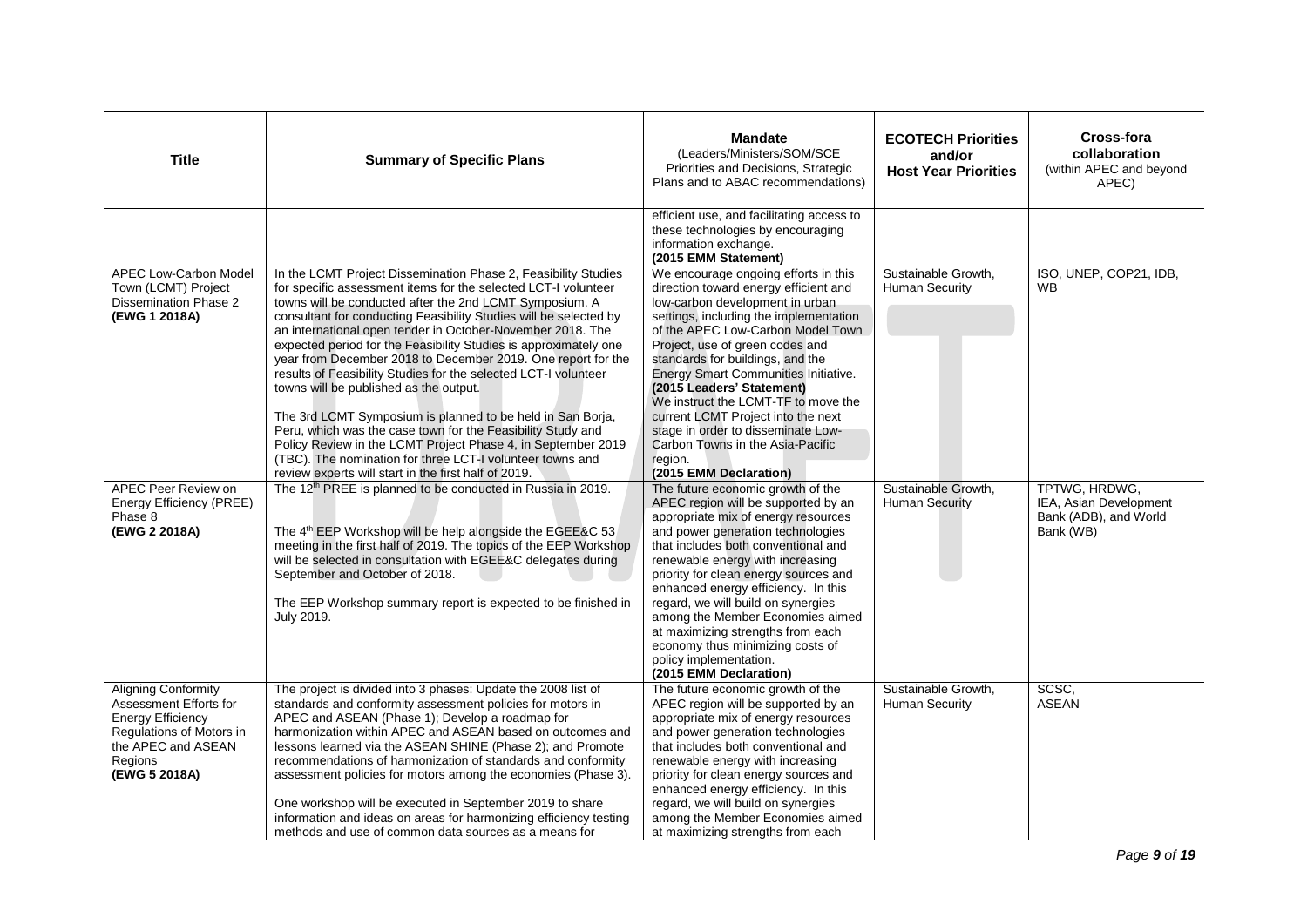| <b>Title</b>                                                                                                            | <b>Summary of Specific Plans</b>                                                                                                                                                                                                                                                                                                                                                                                                                   | <b>Mandate</b><br>(Leaders/Ministers/SOM/SCE<br>Priorities and Decisions, Strategic<br>Plans and to ABAC recommendations)                                                                                                                                                                                                                                                                                                                                                                                                                                                          | <b>ECOTECH Priorities</b><br>and/or<br><b>Host Year Priorities</b> | Cross-fora<br>collaboration<br>(within APEC and beyond<br>APEC) |
|-------------------------------------------------------------------------------------------------------------------------|----------------------------------------------------------------------------------------------------------------------------------------------------------------------------------------------------------------------------------------------------------------------------------------------------------------------------------------------------------------------------------------------------------------------------------------------------|------------------------------------------------------------------------------------------------------------------------------------------------------------------------------------------------------------------------------------------------------------------------------------------------------------------------------------------------------------------------------------------------------------------------------------------------------------------------------------------------------------------------------------------------------------------------------------|--------------------------------------------------------------------|-----------------------------------------------------------------|
|                                                                                                                         | aligning energy efficiency regulations with the objective of<br>promoting trade, and longer-term energy efficiency gains.<br>The final project report will be compiled in November 2019.                                                                                                                                                                                                                                                           | economy thus minimizing costs of<br>policy implementation.<br>(2015 EMM Declaration)                                                                                                                                                                                                                                                                                                                                                                                                                                                                                               |                                                                    |                                                                 |
| APEC Workshop on<br>Energy and Economic<br>Prosperity<br>(EWG 6 2018A)                                                  | A 2-day Workshop is planned to be held in Da Nang, Viet Nam in<br>March 2019.<br>A summary report with outcomes and recommendations from the<br>Workshop will be presented to EWG.                                                                                                                                                                                                                                                                 | We view environmental sustainability<br>as equally important with economic<br>prosperity, and recognize the<br>important role of the market in<br>providing efficient, cost-effective<br>energy technology solutions and<br>energy resources. The future<br>economic growth of the APEC region<br>will be supported by an appropriate<br>mix of energy resources and power<br>generation technologies that includes<br>both conventional and renewable<br>energy with increasing priority for<br>clean energy sources and enhanced<br>energy efficiency.<br>(2015 EMM Declaration) | Sustainable Growth,<br>Human Security                              | UNEP, World Bank, ADB,<br>ADBI, OECD                            |
| Orphan oil and gas wells<br>and facilities in Mexico, a<br>chance to identify,<br>innovate and resolve<br>(EWG 7 2018A) | The project will conduct two targeted methane and aeromagnetic<br>aerial surveys to correlate the well database with casings<br>detected.<br>One final report will be finished in 2019 summarizing best<br>practices and results from satellite imaging analysis, the aerial<br>methane imaging survey, from the aeromagnetic study and the<br>drone survey.<br>One webinar will be organized to present results to the APEC<br>economies in 2019. | In transitioning to a low-carbon<br>economy we will explore the<br>contribution of clean energy<br>technologies and energy efficient<br>initiatives in the transport and power<br>sectors. These may include biofuels,<br>civil nuclear power for interested<br>Member Economies, advanced coal<br>technologies, liquefied natural<br>gas (LNG), solar, wind, and marine<br>energy technologies.<br>(2015 EMM Declaration)                                                                                                                                                         | Sustainable Growth,<br><b>Human Security</b>                       |                                                                 |
| APEC Peer Review on<br>Energy Efficiency (PREE)<br>Phase 9 (Follow-Up<br>PREE)<br>(EWG 8 2018A)                         | The 5 <sup>th</sup> Follow-up PREE in Peru is expected to be conducted in<br>March 2019.<br>PREE deliverables will include a Peer Review Report on Energy<br>Efficiency for the host economy, which will include identification<br>of barriers to the effective implementation of the action plans and<br>the recommendations for overcoming those barriers. The Peer<br>Review Report is expected to be finished in July 2019.                    | The future economic growth of the<br>APEC region will be supported by an<br>appropriate mix of energy resources<br>and power generation technologies<br>that includes both conventional and<br>renewable energy with increasing<br>priority for clean energy sources and<br>enhanced energy efficiency. In this<br>regard, we will build on synergies<br>among the Member Economies aimed<br>at maximizing strengths from each<br>economy thus minimizing costs of                                                                                                                 | Sustainable Growth,<br><b>Human Security</b>                       |                                                                 |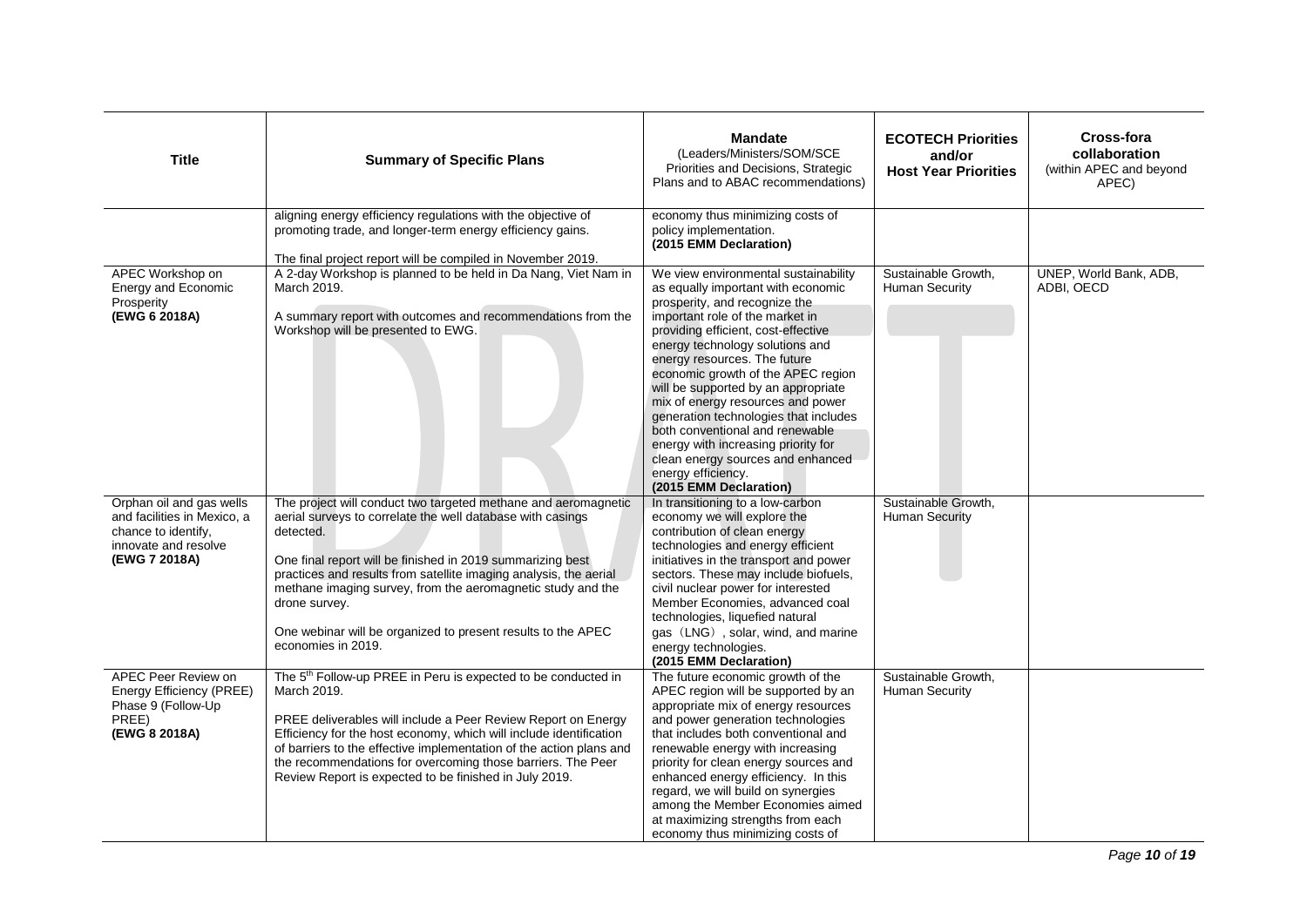| <b>Title</b>                                                                                                                                                                  | <b>Summary of Specific Plans</b>                                                                                                                                                                                                                                                                                                                                                                                                                                                                                                                                                                                                                                                                                                                                            | <b>Mandate</b><br>(Leaders/Ministers/SOM/SCE<br>Priorities and Decisions, Strategic<br>Plans and to ABAC recommendations)                                                                                                                                                                                                                                                                                                                                                                                              | <b>ECOTECH Priorities</b><br>and/or<br><b>Host Year Priorities</b> | Cross-fora<br>collaboration<br>(within APEC and beyond<br>APEC)      |
|-------------------------------------------------------------------------------------------------------------------------------------------------------------------------------|-----------------------------------------------------------------------------------------------------------------------------------------------------------------------------------------------------------------------------------------------------------------------------------------------------------------------------------------------------------------------------------------------------------------------------------------------------------------------------------------------------------------------------------------------------------------------------------------------------------------------------------------------------------------------------------------------------------------------------------------------------------------------------|------------------------------------------------------------------------------------------------------------------------------------------------------------------------------------------------------------------------------------------------------------------------------------------------------------------------------------------------------------------------------------------------------------------------------------------------------------------------------------------------------------------------|--------------------------------------------------------------------|----------------------------------------------------------------------|
|                                                                                                                                                                               |                                                                                                                                                                                                                                                                                                                                                                                                                                                                                                                                                                                                                                                                                                                                                                             | policy implementation.<br>(2015 EMM Declaration)                                                                                                                                                                                                                                                                                                                                                                                                                                                                       |                                                                    |                                                                      |
| <b>APEC Best Practice</b><br>Guidelines for<br>Establishing and<br><b>Enhancing Energy</b><br>Efficiency Incentive (EEI)<br>Schemes<br>(EWG 9 2018A)                          | A "how to" handbook on how to establish EEI schemes based on<br>learnings gained from existing successful EEI schemes will be<br>finished in September to October 2019.<br>There will be two workshops held as part of this project. One<br>workshop will be held in conjunction with an APEC Expert Group<br>on Energy Efficiency and Conservation meeting in June to<br>August 2019. The 2 <sup>nd</sup> workshop and trade event in partnership<br>with Australia's Energy Efficiency Council's Energy Efficiency<br>Trade Expo will be held in October 2019.<br>Project outputs and other relevant resources relevant to<br>establishing and running EEO schemes collated for inclusion on<br>an appropriate APEC EWG project webpage will be done by<br>November 2019. | The future economic growth of the<br>APEC region will be supported by an<br>appropriate mix of energy resources<br>and power generation technologies<br>that includes both conventional and<br>renewable energy with increasing<br>priority for clean energy sources and<br>enhanced energy efficiency. In this<br>regard, we will build on synergies<br>among the Member Economies aimed<br>at maximizing strengths from each<br>economy thus minimizing costs of<br>policy implementation.<br>(2015 EMM Declaration) | Sustainable Growth,<br>Human Security                              | <b>IEA</b>                                                           |
| <b>Low Emissions</b><br>Development Strategies:<br>Supporting the Transition<br>to Energy Efficient,<br><b>Electric Transport</b><br>Systems<br>(EWG 10 2018A)                | In January to March 2019, the project will select at least 3 APEC<br>economies to conduct bilateral on-line meeting/conversations to<br>start developing the member profiles and gathering data.<br>In-person workshop for technical training of the "champion"<br>economies, with peer advisors and regional and international<br>experts will be held in June to August 2019.<br>A written roadmap in collaboration with the select 3 APEC<br>economies will be developed in September to December 2019.<br>An on-line launch event to disseminate the roadmap will be held<br>in December 2019.                                                                                                                                                                          | In transitioning to a low-carbon<br>economy we will explore the<br>contribution of clean energy<br>technologies and energy efficient<br>initiatives in the transport and power<br>sectors. These may include biofuels,<br>civil nuclear power for interested<br>Member Economies, advanced coal<br>technologies, liquefied natural<br>gas (LNG), solar, wind, and marine<br>energy technologies.<br>(2015 EMM Declaration)                                                                                             | Sustainable Growth,<br><b>Human Security</b>                       | Clean Air Asia, IADB,<br>UNEP, USAID, GIZ and<br>Automotive Dialogue |
| APEC Study on Small-<br><b>Scale Shallow Draft</b><br>Liquefied Natural Gas<br>(LNG) Carriers and<br><b>Floating Storage</b><br><b>Regasification Units</b><br>(EWG 11 2018A) | A long-term strategic analysis with an understanding of APEC<br>economies' natural gas market fundamentals will be conducted in<br>March to July 2019.<br>A full LNG value chain analysis with the primary focus being the<br>optimal use of small-scale shallow draft LNG carriers and FSRUs<br>in the APEC region will be conducted in March to July 2019.<br>The draft report will be completed in August 2019.                                                                                                                                                                                                                                                                                                                                                          | In transitioning to a low-carbon<br>economy we will explore the<br>contribution of clean energy<br>technologies and energy efficient<br>initiatives in the transport and power<br>sectors. These may include biofuels,<br>civil nuclear power for interested<br>Member Economies, advanced coal<br>technologies, liquefied natural<br>gas (LNG), solar, wind, and marine<br>energy technologies.<br>(2015 EMM Declaration)                                                                                             | Sustainable Growth,<br>Human Security                              |                                                                      |
| APEC Workshop on<br>Public-Private Partnership                                                                                                                                | An "APEC Workshop on Public Private Partnership for Solar<br>Energy Development" is planned to be held in Viet Nam in July                                                                                                                                                                                                                                                                                                                                                                                                                                                                                                                                                                                                                                                  | We encourage Member Economies to<br>adopt Public-Private Partnership to                                                                                                                                                                                                                                                                                                                                                                                                                                                | Sustainable Growth,<br><b>Human Security</b>                       | UNEP, World Bank, ADBI,<br><b>OECD</b>                               |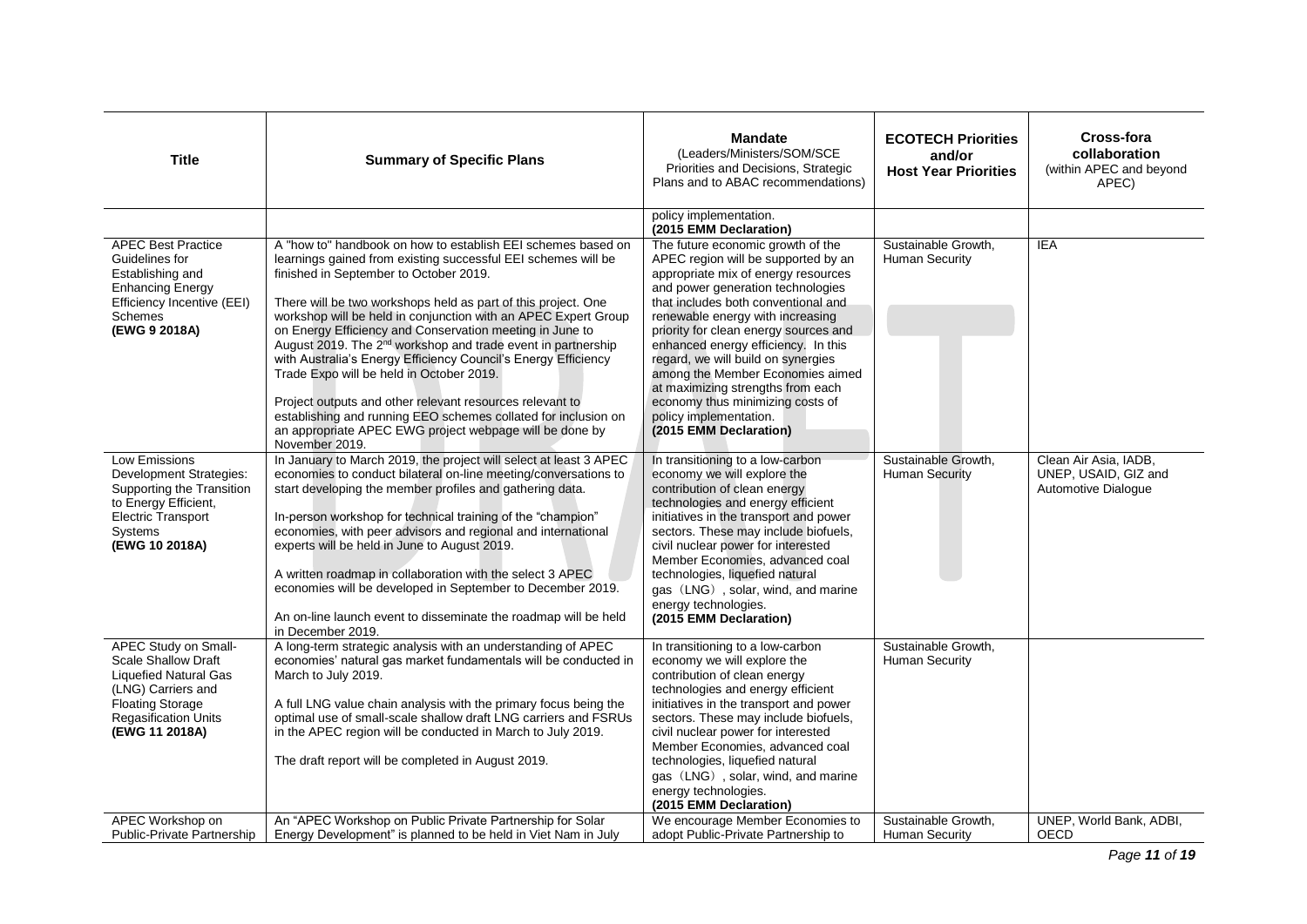| <b>Title</b>                                                                                                                  | <b>Summary of Specific Plans</b>                                                                                                                                                                                                                                                                               | <b>Mandate</b><br>(Leaders/Ministers/SOM/SCE<br>Priorities and Decisions, Strategic<br>Plans and to ABAC recommendations)                                                                                                                                                                                                                                                                                                                                                                                                       | <b>ECOTECH Priorities</b><br>and/or<br><b>Host Year Priorities</b> | Cross-fora<br>collaboration<br>(within APEC and beyond<br>APEC) |
|-------------------------------------------------------------------------------------------------------------------------------|----------------------------------------------------------------------------------------------------------------------------------------------------------------------------------------------------------------------------------------------------------------------------------------------------------------|---------------------------------------------------------------------------------------------------------------------------------------------------------------------------------------------------------------------------------------------------------------------------------------------------------------------------------------------------------------------------------------------------------------------------------------------------------------------------------------------------------------------------------|--------------------------------------------------------------------|-----------------------------------------------------------------|
| for Solar Energy<br>Development<br>(EWG 12 2018A)                                                                             | 2019.<br>The workshop summary report is expected to be finished by<br>September 2019.                                                                                                                                                                                                                          | strengthen energy infrastructure<br>development and connectivity, such as<br>oil and natural gas pipelines, grid<br>transmission and interconnection<br>highways, LNG facilities, smart grids<br>and distributed energy systems to<br>boost trade and investment among<br>Member Economies.<br>(2015 EMM Declaration)<br>We reaffirm our aspirational goals to<br>reduce aggregate energy intensity by<br>45 percent by 2035 and double<br>renewable energy in the regional<br>energy mix by 2030.<br>(2016 Leaders' Statement) |                                                                    |                                                                 |
| APEC Workshop on<br><b>Integrated Energy-</b><br>Water Planning and<br>Policy Formulation<br>(EWG 13 2018A)                   | A 3-day workshop is planned to be held in July 2019.<br>Upon conclusion of the Workshop, a draft report will be<br>developed by September 2019 to the EWG, and ERTF, and<br>identify other appropriate outlets for further dissemination.                                                                      | Cognizant that the energy-water nexus<br>is an important aspect of our collective<br>energy resiliency. As we define the<br>appropriate fuel and power generation<br>technology mix that would support the<br>twin goals of economic prosperity and<br>environmental sustainability, we will<br>endeavor ways to understand the<br>complex relationship between energy<br>and water, address challenges, and<br>utilize both resources more efficiently.<br>(2015 EMM Declaration)                                              | Sustainable Growth,<br><b>Human Security</b>                       |                                                                 |
| <b>Coordinating Standards</b><br>for Cool Roof Testing and<br>Performance<br>(EWG 14 2018A)                                   | The project will undertake desk research by September 2019 to<br>identify which APEC economies have standards currently and<br>develop a survey to acquire those existing cool surface test<br>standards, policies and practices.<br>The final report and summary matrix will be developed by<br>October 2019. | We encourage Member Economies to<br>develop minimum energy performance<br>standards in building codes and<br>energy appliances, industrial<br>equipment and smart metering<br>devices.<br>(2015 EMM Declaration)                                                                                                                                                                                                                                                                                                                | Sustainable Growth,<br><b>Human Security</b>                       |                                                                 |
| <b>Technological Challenges</b><br>and Opportunities to<br>Supply Flexibility to<br><b>Electric Systems</b><br>(EWG 15 2018A) | A 2-day seminar will be held in the second semester of 2019.<br>A summary report will be compiled with presentations, best<br>practices and related recommendations identified and key<br>findings for further dissemination in the fourth quarter of 2019.                                                    | We reaffirm our aspirational goals to<br>reduce aggregate energy intensity by<br>45 percent by 2035 and double<br>renewable energy in the regional<br>energy mix by 2030.<br>(2016 Leaders' Statement)<br>We reaffirm our commitment towards<br>Leaders' aspirational goals to reduce<br>aggregate energy intensity by 45<br>percent by 2035, to double the share                                                                                                                                                               | Sustainable Growth,<br><b>Human Security</b>                       |                                                                 |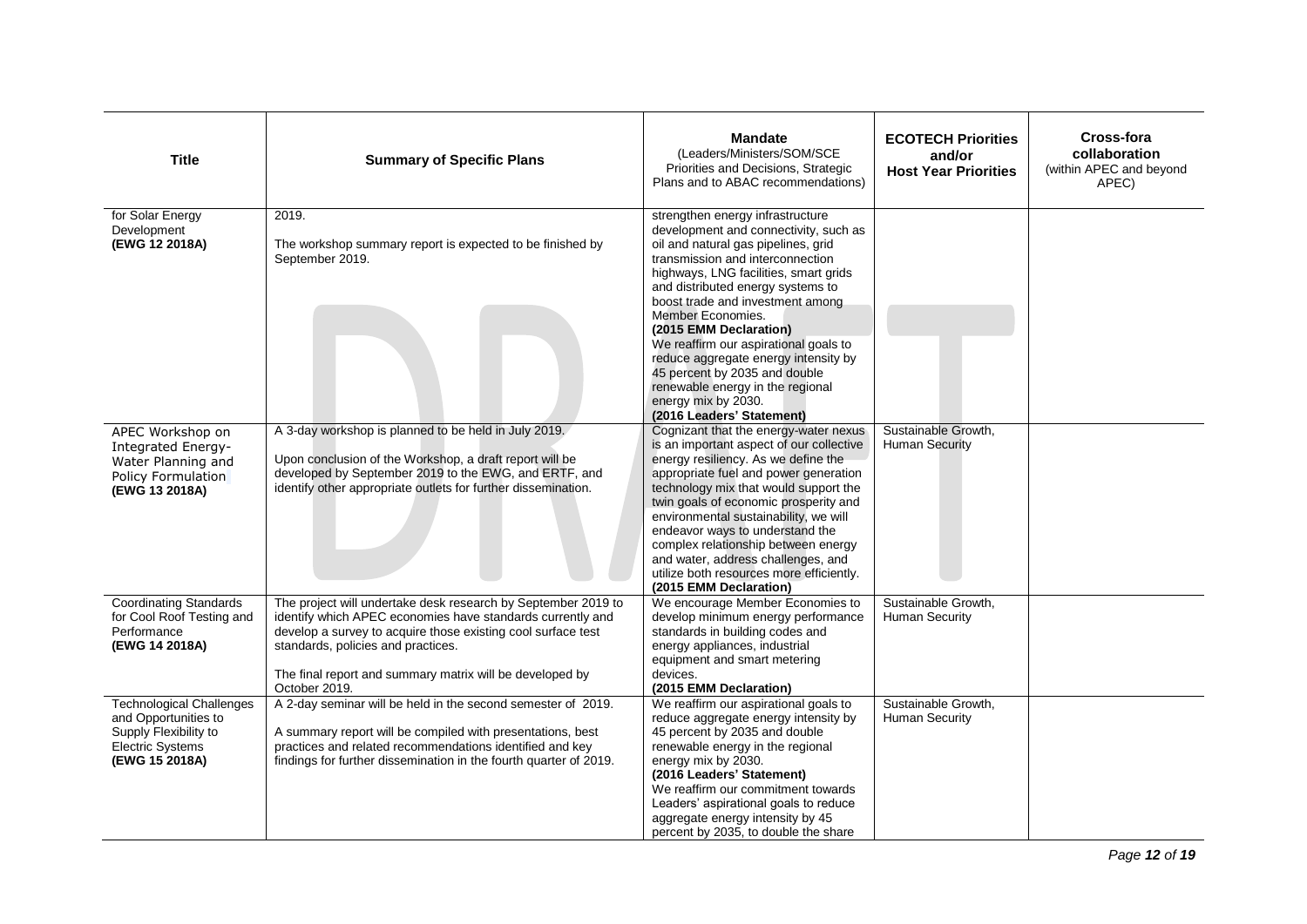| <b>Title</b>                                                                                                                                      | <b>Summary of Specific Plans</b>                                                                                                                                                                                                                                                                                                                                                                                                                                                                                           | <b>Mandate</b><br>(Leaders/Ministers/SOM/SCE<br>Priorities and Decisions, Strategic<br>Plans and to ABAC recommendations)                                                                                                                                                                                                                                                                                                                                                                                                                      | <b>ECOTECH Priorities</b><br>and/or<br><b>Host Year Priorities</b>                                                                           | <b>Cross-fora</b><br>collaboration<br>(within APEC and beyond<br>APEC)                                                                                                                                                                 |
|---------------------------------------------------------------------------------------------------------------------------------------------------|----------------------------------------------------------------------------------------------------------------------------------------------------------------------------------------------------------------------------------------------------------------------------------------------------------------------------------------------------------------------------------------------------------------------------------------------------------------------------------------------------------------------------|------------------------------------------------------------------------------------------------------------------------------------------------------------------------------------------------------------------------------------------------------------------------------------------------------------------------------------------------------------------------------------------------------------------------------------------------------------------------------------------------------------------------------------------------|----------------------------------------------------------------------------------------------------------------------------------------------|----------------------------------------------------------------------------------------------------------------------------------------------------------------------------------------------------------------------------------------|
|                                                                                                                                                   |                                                                                                                                                                                                                                                                                                                                                                                                                                                                                                                            | of renewable energy in the APEC<br>energy mix by 2030, and to achieve<br>sustainable and resilient energy<br>development within the Asia-Pacific.<br>(2016 AMM Statement)                                                                                                                                                                                                                                                                                                                                                                      |                                                                                                                                              |                                                                                                                                                                                                                                        |
| <b>Distributed Energy</b><br>Resources Regulation<br>and Rate Design<br>(EWG 16 2018A)                                                            | A 3-dayactivity will be held in September or October 2019. After<br>the Seminar, a compilation of the main conclusion will be<br>executed.<br>The Summary Document with technical materials and highlights<br>of the central discussions and results will be finished by<br>December 2019.                                                                                                                                                                                                                                 | We reaffirm our aspirational goals to<br>reduce aggregate energy intensity by<br>45 percent by 2035 and double<br>renewable energy in the regional<br>energy mix by 2030.<br>(2016 Leaders' Statement)<br>We reaffirm our commitment towards<br>Leaders' aspirational goals to reduce<br>aggregate energy intensity by 45<br>percent by 2035, to double the share<br>of renewable energy in the APEC<br>energy mix by 2030, and to achieve<br>sustainable and resilient energy<br>development within the Asia-Pacific.<br>(2016 AMM Statement) | Sustainable Growth,<br><b>Human Security</b>                                                                                                 |                                                                                                                                                                                                                                        |
| Lessons Learned from<br><b>Promotion Mechanisms</b><br>Focused on Boosting<br><b>Energy Solutions in</b><br><b>Remote Areas</b><br>(EWG 17 2018A) | One workshop will be held in Chile in June 2019.<br>First draft of the summary report will be prepared, circulated for<br>comments, finalized and submitted in July to August 2019.<br>The final version of summary report will be finished by September<br>2019.                                                                                                                                                                                                                                                          | We recognize that sustainable<br>development, energy access, energy<br>resilience, and energy security are<br>critical to the shared prosperity and<br>future of the region.<br>(2016 AMM Statement)<br>We affirm the importance of energy<br>resiliency in promoting energy security<br>and sustainable development and<br>providing access to the people.<br>We instruct the EWG to create a Task<br>Force on Energy Resiliency to follow<br>up and implement the Ministers'<br>Instructions.<br>(2015 EMM Declaration)                      | Sustainable Growth,<br><b>Human Security</b>                                                                                                 |                                                                                                                                                                                                                                        |
| <b>Enhancing Women's</b><br><b>Empowerment in Energy</b><br>Field: Mapping Energy<br>Policies with Gender<br>Perspective<br>(EWG 18 2018A)        | A 2-day workshop is planned to be held in August 2019(TBD).<br>Experts from APEC and relevant international organizations will<br>be invited to share diverse expertise on interconnection between<br>energy and gender issue from global and regional level, in terms<br>of policy making and market development.<br>The project will conduct a study on how to enhance women's<br>empowerment from energy policy planning by literature review of<br>international organizations on gender related issue, and the result | In keeping with APEC's goal of<br>inclusive growth, the development of<br>community-based clean energy<br>strategies paves the way towards<br>income generating activities that<br>benefit the marginalized and<br>indigenous communities as well as<br>expand participation of women. We<br>envisage the APEC region to be the                                                                                                                                                                                                                | Sustainable Growth,<br><b>Human Security</b><br>(ECOTECH Priorities)<br>Women, SMEs and<br><b>Inclusive Growth</b><br>(Host Year Priorities) | PPWE, ABAC, SMEWG<br><b>International Energy</b><br>Agency(IEA), International<br>Renewable Energy Agency<br>(IRENA), Global Women's<br>Network for the Energy<br>Transition (GWNET), Global<br>Gender and Climate Alliance<br>(GGCA). |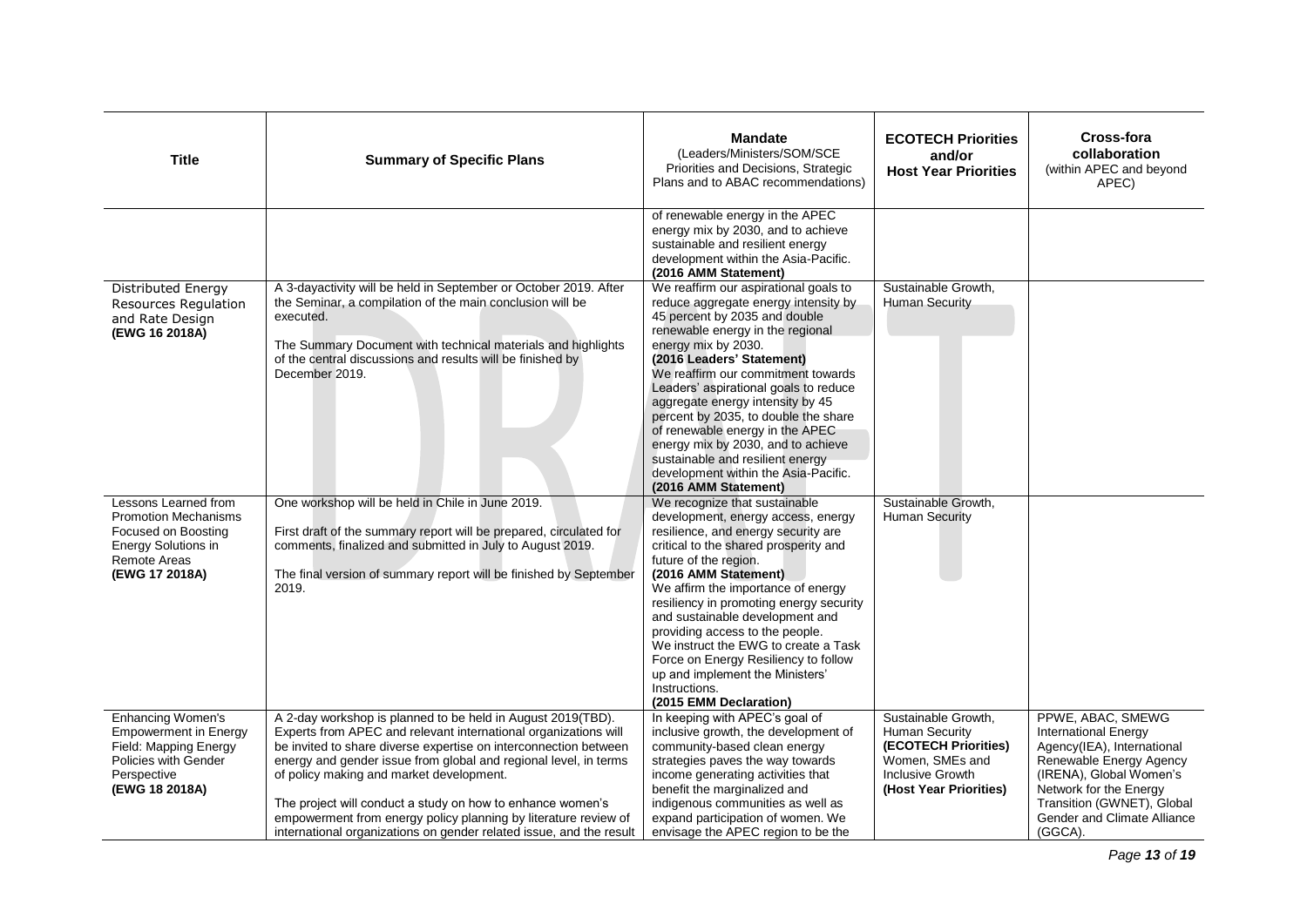| <b>Title</b>                                                                                                                     | <b>Summary of Specific Plans</b>                                                                                                                                                                                                                                                                                                                                                                                                                                                                                                                                                     | <b>Mandate</b><br>(Leaders/Ministers/SOM/SCE<br>Priorities and Decisions, Strategic<br>Plans and to ABAC recommendations)                                                                                                                                                                                                                                                                                                                                                                                                                                                                                                                                                                                                                                                                                                                                                                                                                                                                                                                                                                                                                                                                                           | <b>ECOTECH Priorities</b><br>and/or<br><b>Host Year Priorities</b> | Cross-fora<br>collaboration<br>(within APEC and beyond<br>APEC)                                                                              |
|----------------------------------------------------------------------------------------------------------------------------------|--------------------------------------------------------------------------------------------------------------------------------------------------------------------------------------------------------------------------------------------------------------------------------------------------------------------------------------------------------------------------------------------------------------------------------------------------------------------------------------------------------------------------------------------------------------------------------------|---------------------------------------------------------------------------------------------------------------------------------------------------------------------------------------------------------------------------------------------------------------------------------------------------------------------------------------------------------------------------------------------------------------------------------------------------------------------------------------------------------------------------------------------------------------------------------------------------------------------------------------------------------------------------------------------------------------------------------------------------------------------------------------------------------------------------------------------------------------------------------------------------------------------------------------------------------------------------------------------------------------------------------------------------------------------------------------------------------------------------------------------------------------------------------------------------------------------|--------------------------------------------------------------------|----------------------------------------------------------------------------------------------------------------------------------------------|
|                                                                                                                                  | will be reflected in the workshop agenda design and policy<br>recommendation paper.<br>The policy recommendation paper will be finalized in October<br>2019.<br>The project report will be finished in December 2019 and request<br>for PPWE and EWG's review and feedback.                                                                                                                                                                                                                                                                                                          | home of well-integrated power<br>systems as well as a global model for<br>satellite community-based micro<br>independent grids that promote<br>sustainable and inclusive growth as<br>well as offer equal and gender-fair<br>employment opportunities.<br>(2015 EMM Declaration)<br>We recognize women's vital<br>contribution to economic and social<br>development and we commit to<br>strengthen our efforts to support the<br>mainstreaming of gender equality and<br>women's empowerment across<br>APEC's work, to ensure that women<br>enjoy equal access to quality<br>education and economic resources.<br>We welcome efforts to support<br>women's entrepreneurship, grow<br>women-led SMEs, enhance women's<br>digital literacy, promote women's<br>career development, strengthen<br>women and girls' access to science,<br>technology, engineering and<br>mathematics (STEM) education and<br>careers and address health-related<br>barriers to women's economic<br>participation. We believe that the<br>development of ICT plays a vitally<br>important role in human development<br>and we reaffirm our willingness to<br>achieve next-generation broadband by<br>2020.<br>(2016 Leaders' Statement) |                                                                    | This project will benefit<br>women by fully exploring<br>their roles and potentials of<br>development in the fast-<br>growing energy sector. |
| APEC Regional Study on<br>Renewable Energy<br>Financing and Investment<br>for Grid-Connected Wind<br>and Solar<br>(EWG 04 2018S) | This project will conduct a regional study on renewable energy<br>financing and investment, focusing on the investment climate for<br>renewable energy projects and best practices for attracting<br>investment and addressing current challenges.<br>The study approach will include an inception report to guide the<br>outline of the study, an initial gap analysis, two publication-based<br>assessments based on the gap analysis, and a survey and<br>consultations with key experts and stakeholders in the region.<br>The project report will be finished by November 2019. | In order to meet the needs of<br>increasing investment in green<br>economy, we instruct the EWG to<br>implement APEC Green Energy<br>Finance Initiative in support of the<br>financial sustainability of renewable<br>energy and energy efficiency<br>development in the region. We also<br>instruct the EWG to strengthen<br>dialogues and cooperation with related                                                                                                                                                                                                                                                                                                                                                                                                                                                                                                                                                                                                                                                                                                                                                                                                                                                | Sustainable Growth,<br><b>Human Security</b>                       |                                                                                                                                              |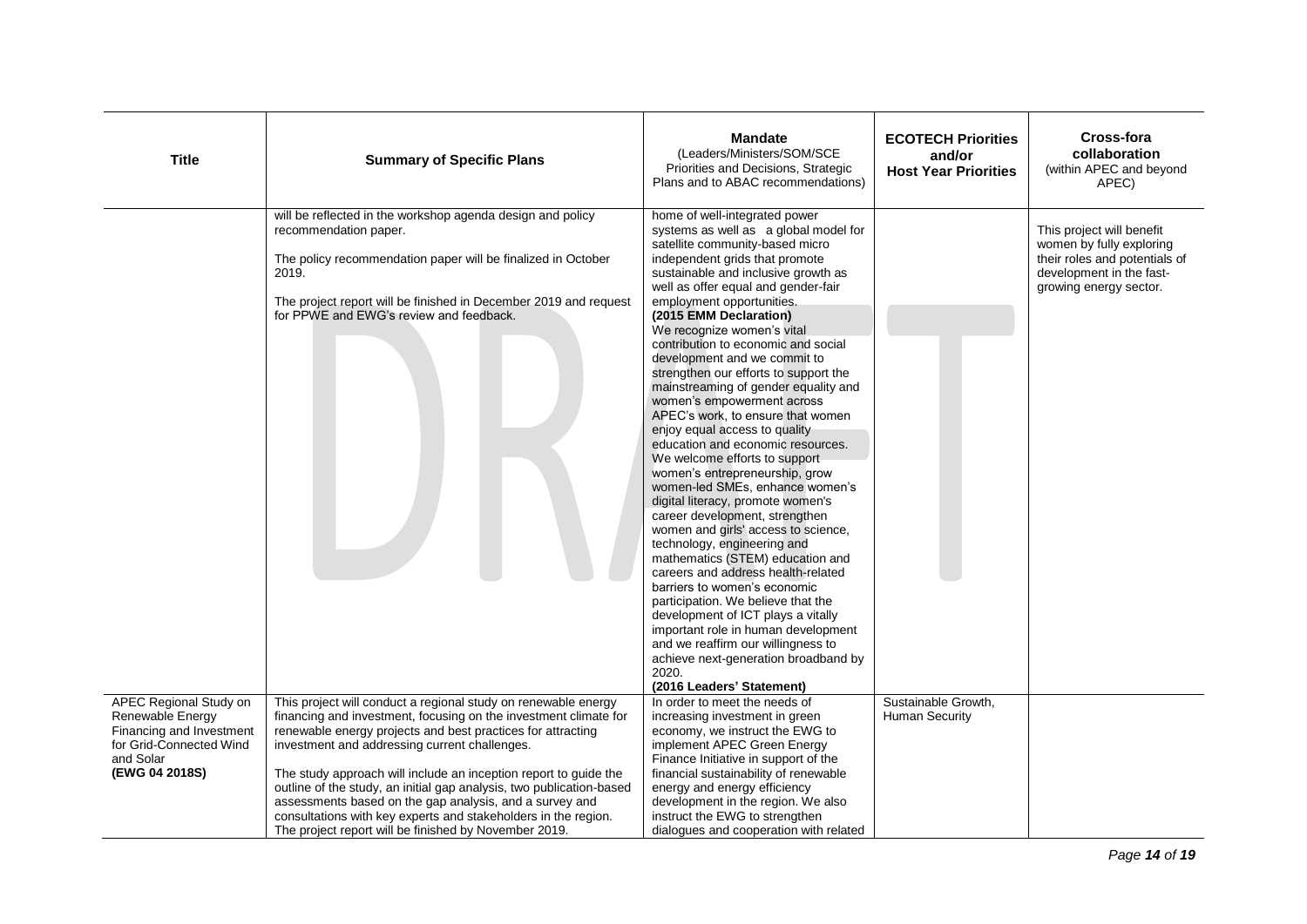| <b>Title</b>                                                                                                                                                                            | <b>Summary of Specific Plans</b>                                                                                                                                                                                                                                                                                                                                                                                                                                | <b>Mandate</b><br>(Leaders/Ministers/SOM/SCE<br>Priorities and Decisions, Strategic<br>Plans and to ABAC recommendations)                                                                                                                                                                                                                                                                                                                                                                                                                                                                               | <b>ECOTECH Priorities</b><br>and/or<br><b>Host Year Priorities</b> | Cross-fora<br>collaboration<br>(within APEC and beyond<br>APEC) |
|-----------------------------------------------------------------------------------------------------------------------------------------------------------------------------------------|-----------------------------------------------------------------------------------------------------------------------------------------------------------------------------------------------------------------------------------------------------------------------------------------------------------------------------------------------------------------------------------------------------------------------------------------------------------------|---------------------------------------------------------------------------------------------------------------------------------------------------------------------------------------------------------------------------------------------------------------------------------------------------------------------------------------------------------------------------------------------------------------------------------------------------------------------------------------------------------------------------------------------------------------------------------------------------------|--------------------------------------------------------------------|-----------------------------------------------------------------|
|                                                                                                                                                                                         |                                                                                                                                                                                                                                                                                                                                                                                                                                                                 | international organizations and<br>multilateral financial institutions on<br>capacity building in financing green<br>energy.<br>(2015 EMM Declaration)                                                                                                                                                                                                                                                                                                                                                                                                                                                  |                                                                    |                                                                 |
| <b>APEC Energy Smart</b><br>Communities Initiative<br>(ESCI) Best Practices<br>Awards Program<br>(EWG 08 2018S)                                                                         | Following the success of 2013, 2015 and 2017 ESCI Best<br>Practices Awards Program, the ESCI-KS P management team,<br>with the support from APEC member economies, will host the<br>2019 ESCI Best Practices Awards Program.<br>The project is in the progress of calling for cases and jury<br>members. The result will be announced on July 2019. And the<br>award ceremony and case presentation is expected to be held in<br>October 2019 on EWG58 meeting. | We encourage ongoing efforts in this<br>direction toward energy efficient and<br>low-carbon development in urban<br>settings, including the implementation<br>of the APEC Low-Carbon Model Town<br>Project, use of green codes and<br>standards for buildings, and the<br>Energy Smart Communities Initiative.<br>(2015 Leaders' Statement)<br>We also encourage Member<br>Economies to continuously share best<br>practices of energy-smart related<br>projects under the APEC Energy<br>Smart Community Initiative Knowledge<br>Sharing Platform (ESCI-KSP).<br>(2015 EMM Declaration)                | Sustainable Growth,<br>Human Security                              | <b>TPTWG</b>                                                    |
| <b>APEC Energy Resilience</b><br>Smart Grid Workshop<br>(EWG 09 2018S)                                                                                                                  | The workshop will highlight smart grid technologies, and share<br>tools, techniques, and best practices from U.S. and other APEC<br>member economy's grid modernization efforts.<br>The workshop is scheduled to be held in May-June, 2019. The<br>summary of the workshop will be presented at the Energy<br>Resiliency Task Force (ERTF) meeting.                                                                                                             | We recognize that sustainable<br>development, energy access, energy<br>resilience, and energy security are<br>critical to the shared prosperity and<br>future of the region.<br>(2016 Leaders' Statement)                                                                                                                                                                                                                                                                                                                                                                                               | Sustainable Growth,<br><b>Human Security</b>                       |                                                                 |
| Research on Integrated<br>Multi-Energy System to<br>Improve Energy Efficiency<br>and Enhance<br>Technological Progress of<br>Renewable Energy in<br><b>APEC Region</b><br>(EWG10 2018S) | The project will work on a report to explore the opportunities and<br>challenges for promoting the application of integrated multi-<br>energy system in APEC region, status of related technologies<br>and excellent cases will be summarized and analyzed.<br>The data investigation and analysis and draft research report will<br>be conducted by February 2019. The final research report will be<br>finished in April to June 2019.                        | The future economic growth of the<br>APEC region will be supported by an<br>appropriate mix of energy resources<br>and power generation technologies<br>that includes both conventional and<br>renewable energy with increasing<br>priority for clean energy sources and<br>enhanced energy efficiency. In this<br>regard, we will build on synergies<br>among the Member Economies aimed<br>at maximizing strengths from each<br>economy thus minimizing costs of<br>policy implementation.<br>(2015 EMM Declaration)<br>We reaffirm our aspirational goals to<br>reduce aggregate energy intensity by | Sustainable Growth,<br>Human Security                              | IEA, IRENA                                                      |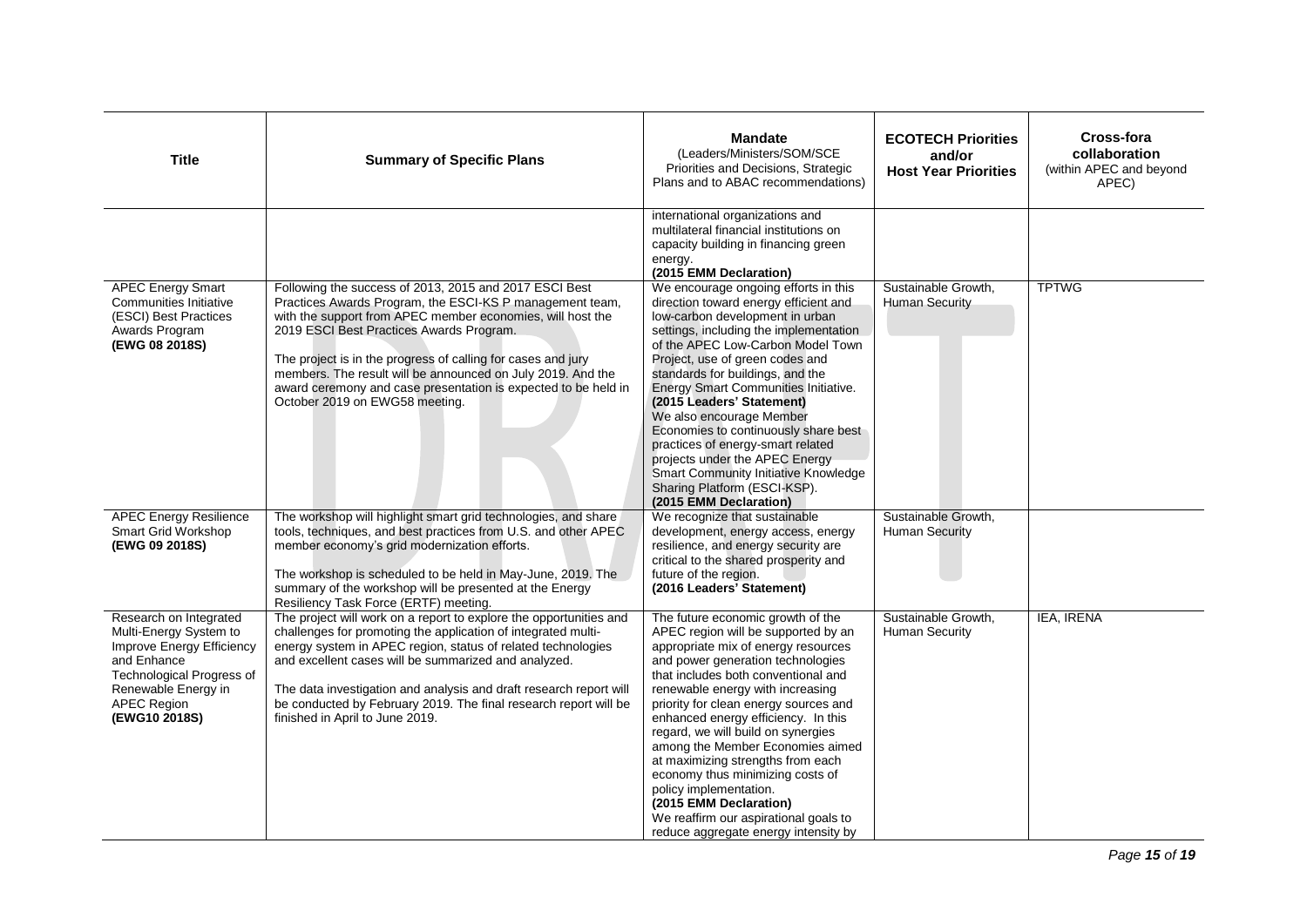| <b>Title</b>                                                                                                                      | <b>Summary of Specific Plans</b>                                                                                                                                                                                                                                                                                                                                                                                                                                                                                                                                                                                                                                                                                 | <b>Mandate</b><br>(Leaders/Ministers/SOM/SCE<br>Priorities and Decisions, Strategic<br>Plans and to ABAC recommendations)                                                                                                                                                                                                                                                                                                                                                                                                               | <b>ECOTECH Priorities</b><br>and/or<br><b>Host Year Priorities</b> | Cross-fora<br>collaboration<br>(within APEC and beyond<br>APEC) |
|-----------------------------------------------------------------------------------------------------------------------------------|------------------------------------------------------------------------------------------------------------------------------------------------------------------------------------------------------------------------------------------------------------------------------------------------------------------------------------------------------------------------------------------------------------------------------------------------------------------------------------------------------------------------------------------------------------------------------------------------------------------------------------------------------------------------------------------------------------------|-----------------------------------------------------------------------------------------------------------------------------------------------------------------------------------------------------------------------------------------------------------------------------------------------------------------------------------------------------------------------------------------------------------------------------------------------------------------------------------------------------------------------------------------|--------------------------------------------------------------------|-----------------------------------------------------------------|
|                                                                                                                                   |                                                                                                                                                                                                                                                                                                                                                                                                                                                                                                                                                                                                                                                                                                                  | 45 percent by 2035 and double<br>renewable energy in the regional<br>energy mix by 2030.<br>(2016 Leaders' Statement)                                                                                                                                                                                                                                                                                                                                                                                                                   |                                                                    |                                                                 |
| Research on Effective<br><b>Strategies for Overcoming</b><br>the APEC Sustainable<br><b>Urbanization Gaps</b><br>(EWG11 2018S)    | A draft report has been presented at a round-table of the Fourth<br>Asia-Pacific Energy Sustainable Development Forum organized<br>by APSEC on 20 September 2018.<br>The final project report will be finished in 2019.                                                                                                                                                                                                                                                                                                                                                                                                                                                                                          | We encourage ongoing efforts in this<br>direction toward energy efficient and<br>low-carbon development in urban<br>settings, including the implementation<br>of the APEC Low-Carbon Model Town<br>Project, use of green codes and<br>standards for buildings, and the<br>Energy Smart Communities Initiative.<br>(2015 Leaders' Statement)<br>We instruct the LCMT-TF to move the<br>current LCMT Project into the next<br>stage in order to disseminate Low-<br>Carbon Towns in the Asia-Pacific<br>region.<br>(2015 EMM Declaration) | Sustainable Growth.<br>Human Security                              |                                                                 |
| Research on Forms of<br>Low-Carbon Energy<br>System and Best<br>Practices for APEC<br><b>Sustainable Cities</b><br>(EWG12 2018S)  | Low-carbon Energy System is a proactive option, which aims at<br>energy efficiency, clean utilization and large-scale renewable<br>energy consumption as the background. Research on its forms<br>will help cities improve the energy efficiency of cities, reduce the<br>cost of energy supply and solve the problem of using renewable<br>energy.<br>The project plan to host two seminars, one is in March to May<br>2019 focusing on the research on the information and cases,<br>another one is in June to September 2019 focusing on the<br>research results and expert opinions.<br>The final research report on Low-carbon Energy System Forms<br>and Best Practices will be finished in November 2019. | In transitioning to a low-carbon<br>economy we will explore the<br>contribution of clean energy<br>technologies and energy efficient<br>initiatives in the transport and power<br>sectors. These may include biofuels,<br>civil nuclear power for interested<br>Member Economies, advanced coal<br>technologies, liquefied natural gas<br>(LNG), solar, wind, and marine energy<br>technologies.<br>(2015 EMM Declaration)                                                                                                              | Sustainable Growth,<br><b>Human Security</b>                       |                                                                 |
| <b>APEC Workshop on</b><br><b>Quality Electric Power</b><br>Infrastructure Focusing on<br><b>Waste to Energy</b><br>(EWG13 2018S) | The workshop is scheduled to be held in January, 2019. The<br>summary of the workshop will be presented at the Expert Group<br>on New and Renewable Energy Technologies (EGNRET)<br>meetings.                                                                                                                                                                                                                                                                                                                                                                                                                                                                                                                    | We encourage Member Economies to<br>adopt Public-Private Partnership to<br>strengthen energy infrastructure<br>development and connectivity, such as<br>oil and natural gas pipelines, grid<br>transmission and interconnection<br>highways, LNG facilities, smart grids<br>and distributed energy systems to<br>boost trade and investment among<br><b>Member Economies.</b>                                                                                                                                                           | Sustainable Growth,<br><b>Human Security</b>                       |                                                                 |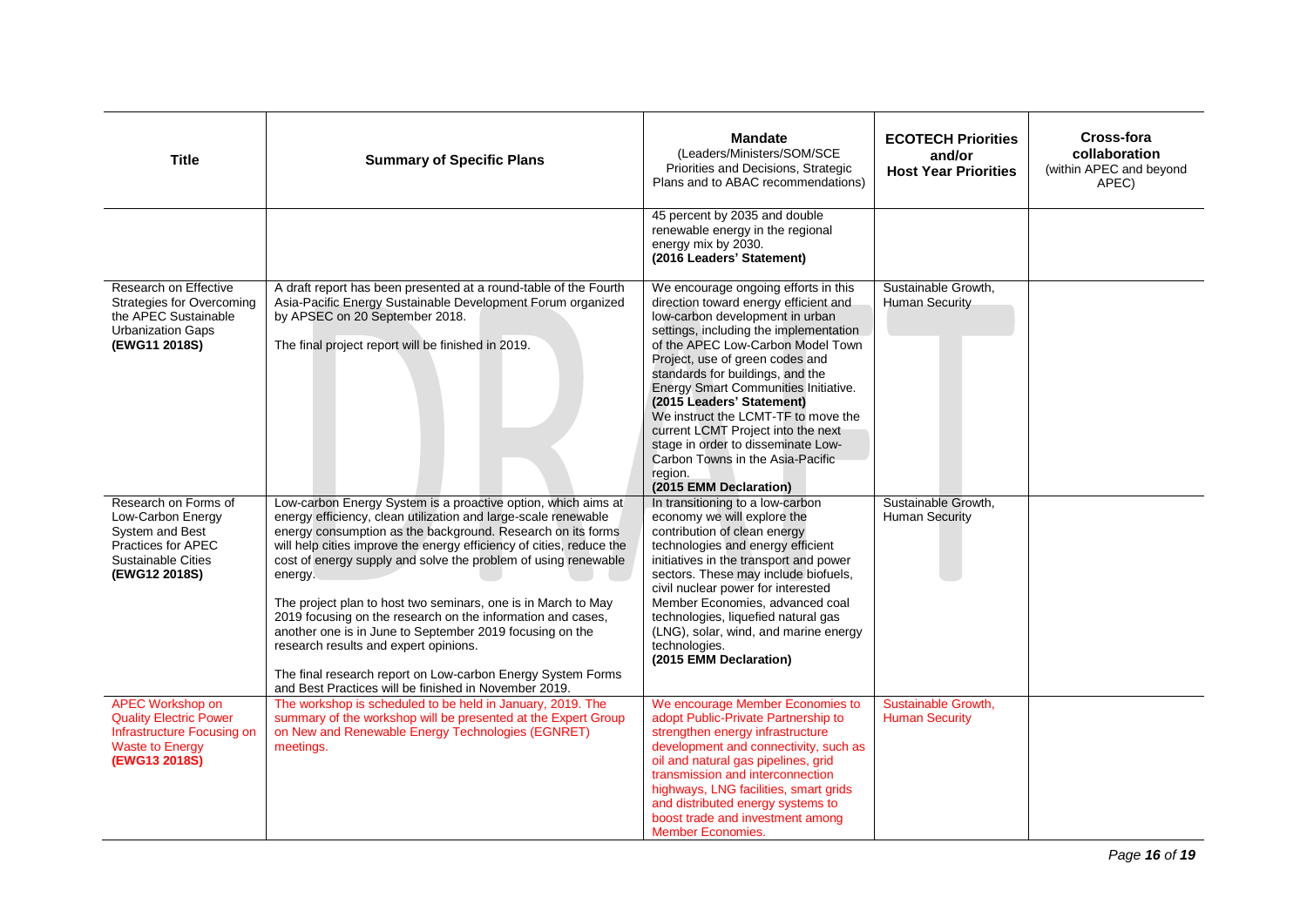| <b>Title</b>                                                                                                                                                        | <b>Summary of Specific Plans</b>                                                                                                                                                                                                                                                                                                                                                                            | <b>Mandate</b><br>(Leaders/Ministers/SOM/SCE<br>Priorities and Decisions, Strategic<br>Plans and to ABAC recommendations)                                                                                                                                                                                                                                                                                                                                                                                                                                                                                                                                                                                                                                                                                                                                                                                                                                                                                                                                    | <b>ECOTECH Priorities</b><br>and/or<br><b>Host Year Priorities</b> | Cross-fora<br>collaboration<br>(within APEC and beyond<br>APEC) |
|---------------------------------------------------------------------------------------------------------------------------------------------------------------------|-------------------------------------------------------------------------------------------------------------------------------------------------------------------------------------------------------------------------------------------------------------------------------------------------------------------------------------------------------------------------------------------------------------|--------------------------------------------------------------------------------------------------------------------------------------------------------------------------------------------------------------------------------------------------------------------------------------------------------------------------------------------------------------------------------------------------------------------------------------------------------------------------------------------------------------------------------------------------------------------------------------------------------------------------------------------------------------------------------------------------------------------------------------------------------------------------------------------------------------------------------------------------------------------------------------------------------------------------------------------------------------------------------------------------------------------------------------------------------------|--------------------------------------------------------------------|-----------------------------------------------------------------|
|                                                                                                                                                                     |                                                                                                                                                                                                                                                                                                                                                                                                             | (2015 EMM Declaration)                                                                                                                                                                                                                                                                                                                                                                                                                                                                                                                                                                                                                                                                                                                                                                                                                                                                                                                                                                                                                                       |                                                                    |                                                                 |
| Exchange and Training on<br>Clean Coal Technology<br>and Clean Energy Policy<br>(EWG14 2018S)                                                                       | One-week high-level exchange and training program will be<br>carried out in May 2019, in Ningbo, Zhejiang, China, by CCT<br>Center (Clean Coal Technology Transfer Program Joint<br>Operation Center), APSEC. Two participants from each<br>economy, such as senior government officials, are expected to<br>attend, and the total number will be forty.<br>The outcome will be summed up by November 2019. | We encourage member economies,<br>where there are difficulties to quickly<br>deploying alternatives to coal, to<br>enhance cooperation in developing<br>and applying clean coal technologies<br>such as highly efficient coal-fired<br>power plants.<br>We instruct the EWG through the<br>EGCFE to promote clean coal<br>technologies, such as Ultra-<br>Supercritical (USC) coal-fired power<br>generation, Integrated Gasification<br>Combined Cycle (IGCC) and Carbon<br>Capture, Utilization, and Storage<br>(CCUS).<br>(2014 EMM Statement)<br>Facilitate joint research and<br>development on clean fossil energy<br>technologies that are adapted to the<br>needs of APEC economies, as well as<br>demonstrate and disseminate<br>appropriate clean fossil energy<br>technologies.<br>Increase understanding of the relevant<br>clean fossil energy technologies<br>including carbon capture, use, and<br>storage (CCUS), promoting their<br>efficient use, and facilitating access to<br>these technologies by encouraging<br>information exchange. | Sustainable Growth,<br><b>Human Security</b>                       |                                                                 |
| <b>APEC/NARUC Workshop</b><br>on Supporting Renewable<br><b>Energy Integration and</b><br>Energy Efficiency through<br><b>Effective Regulation</b><br>(EWG15 2018S) | The one-day workshop is scheduled to be held March 19, 2019<br>ahead of the joint EGNRET/EGEE&C meeting in Hong Kong,<br>China.<br>NARUC will provide a workshop summary to APEC following the<br>event, and will liaise with the U.S. EWG representative to explore<br>other potential opportunities for collaboration.                                                                                    | (2015 EMM Statement)<br>The future economic growth of the<br>APEC region will be supported by an<br>appropriate mix of energy resources<br>and power generation technologies<br>that includes both conventional and<br>renewable energy with increasing<br>priority for clean energy sources and<br>enhanced energy efficiency. In this<br>regard, we will build on synergies<br>among the Member Economies aimed<br>at maximizing strengths from each<br>economy thus minimizing costs of                                                                                                                                                                                                                                                                                                                                                                                                                                                                                                                                                                   | Sustainable Growth,<br><b>Human Security</b>                       |                                                                 |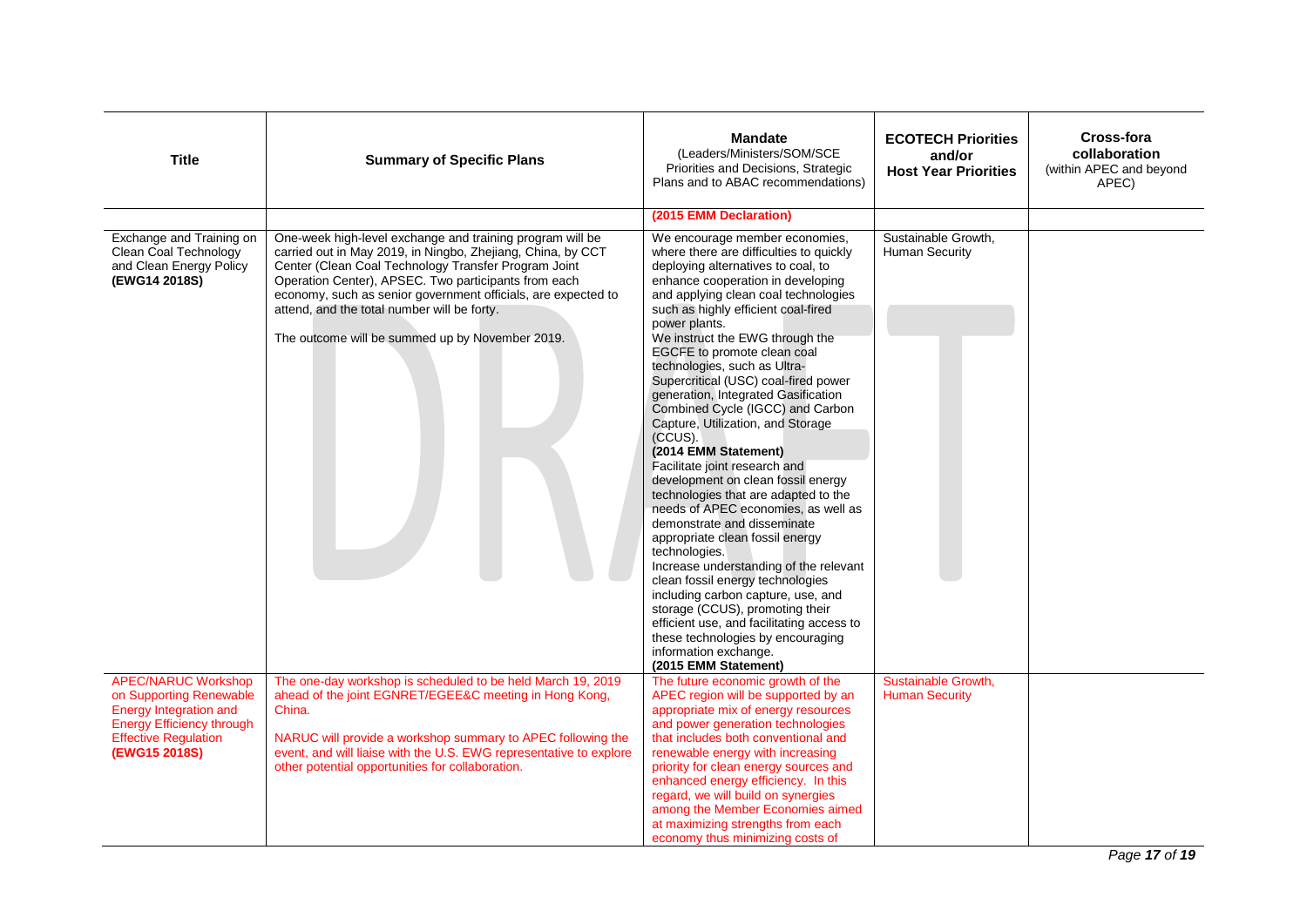| <b>Title</b>                                                                             | <b>Summary of Specific Plans</b>                                                                                                                                                                                                                                                                                                                                                                                                                                                                        | <b>Mandate</b><br>(Leaders/Ministers/SOM/SCE<br>Priorities and Decisions, Strategic<br>Plans and to ABAC recommendations)                                                                                                                                                                                                                                                                                                                                                                                                                                                                                                                                                                                                                                                                                                                                                                                                                                                                                                                                                            | <b>ECOTECH Priorities</b><br>and/or<br><b>Host Year Priorities</b> | Cross-fora<br>collaboration<br>(within APEC and beyond<br>APEC) |
|------------------------------------------------------------------------------------------|---------------------------------------------------------------------------------------------------------------------------------------------------------------------------------------------------------------------------------------------------------------------------------------------------------------------------------------------------------------------------------------------------------------------------------------------------------------------------------------------------------|--------------------------------------------------------------------------------------------------------------------------------------------------------------------------------------------------------------------------------------------------------------------------------------------------------------------------------------------------------------------------------------------------------------------------------------------------------------------------------------------------------------------------------------------------------------------------------------------------------------------------------------------------------------------------------------------------------------------------------------------------------------------------------------------------------------------------------------------------------------------------------------------------------------------------------------------------------------------------------------------------------------------------------------------------------------------------------------|--------------------------------------------------------------------|-----------------------------------------------------------------|
|                                                                                          |                                                                                                                                                                                                                                                                                                                                                                                                                                                                                                         | policy implementation.<br>(2015 EMM Declaration)<br>We reaffirm our aspirational goals to<br>reduce aggregate energy intensity by<br>45 percent by 2035 and double<br>renewable energy in the regional<br>energy mix by 2030.<br>(2016 Leaders' Statement)                                                                                                                                                                                                                                                                                                                                                                                                                                                                                                                                                                                                                                                                                                                                                                                                                           |                                                                    |                                                                 |
| Best Coal Power and<br><b>Cogeneration Plant Case</b><br><b>Studies</b><br>(EWG 1 2019S) | Conduct case studies on existing, under-construction, and<br>planned high-efficiency, low-emission (HELE) coal-fired power<br>generating units worldwide. The case studies will investigate<br>plant design, coal types, and emissions control technologies and<br>identify management best practices that assure optimum and<br>reliable performance.<br>The draft report will be completed for review in late 2019, with<br>final project report ready for publication by APEC by the end of<br>2019. | We encourage member economies,<br>where there are difficulties to quickly<br>deploying alternatives to coal, to<br>enhance cooperation in developing<br>and applying clean coal technologies<br>such as highly efficient coal-fired<br>power plants.<br>We instruct the EWG through the<br>EGCFE to promote clean coal<br>technologies, such as Ultra-<br>Supercritical (USC) coal-fired power<br>generation, Integrated Gasification<br>Combined Cycle (IGCC) and Carbon<br>Capture, Utilization, and Storage<br>(CCUS).<br>(2014 EMM Statement)<br>Facilitate joint research and<br>development on clean fossil energy<br>technologies that are adapted to the<br>needs of APEC economies, as well as<br>demonstrate and disseminate<br>appropriate clean fossil energy<br>technologies.<br>Increase understanding of the relevant<br>clean fossil energy technologies<br>including carbon capture, use, and<br>storage (CCUS), promoting their<br>efficient use, and facilitating access to<br>these technologies by encouraging<br>information exchange.<br>(2015 EMM Statement) | Sustainable Growth,<br><b>Human Security</b>                       |                                                                 |
| <b>APEC Regional Workshop</b><br>on Coal Plant Efficiency<br>(EWG 2 2019S)               | The workshop will be convened in late 2019 with final project<br>report ready for publication by APEC by the end of 2019 or early<br>2020.                                                                                                                                                                                                                                                                                                                                                              | We encourage member economies,<br>where there are difficulties to quickly<br>deploying alternatives to coal, to<br>enhance cooperation in developing                                                                                                                                                                                                                                                                                                                                                                                                                                                                                                                                                                                                                                                                                                                                                                                                                                                                                                                                 | Sustainable Growth,<br><b>Human Security</b>                       |                                                                 |